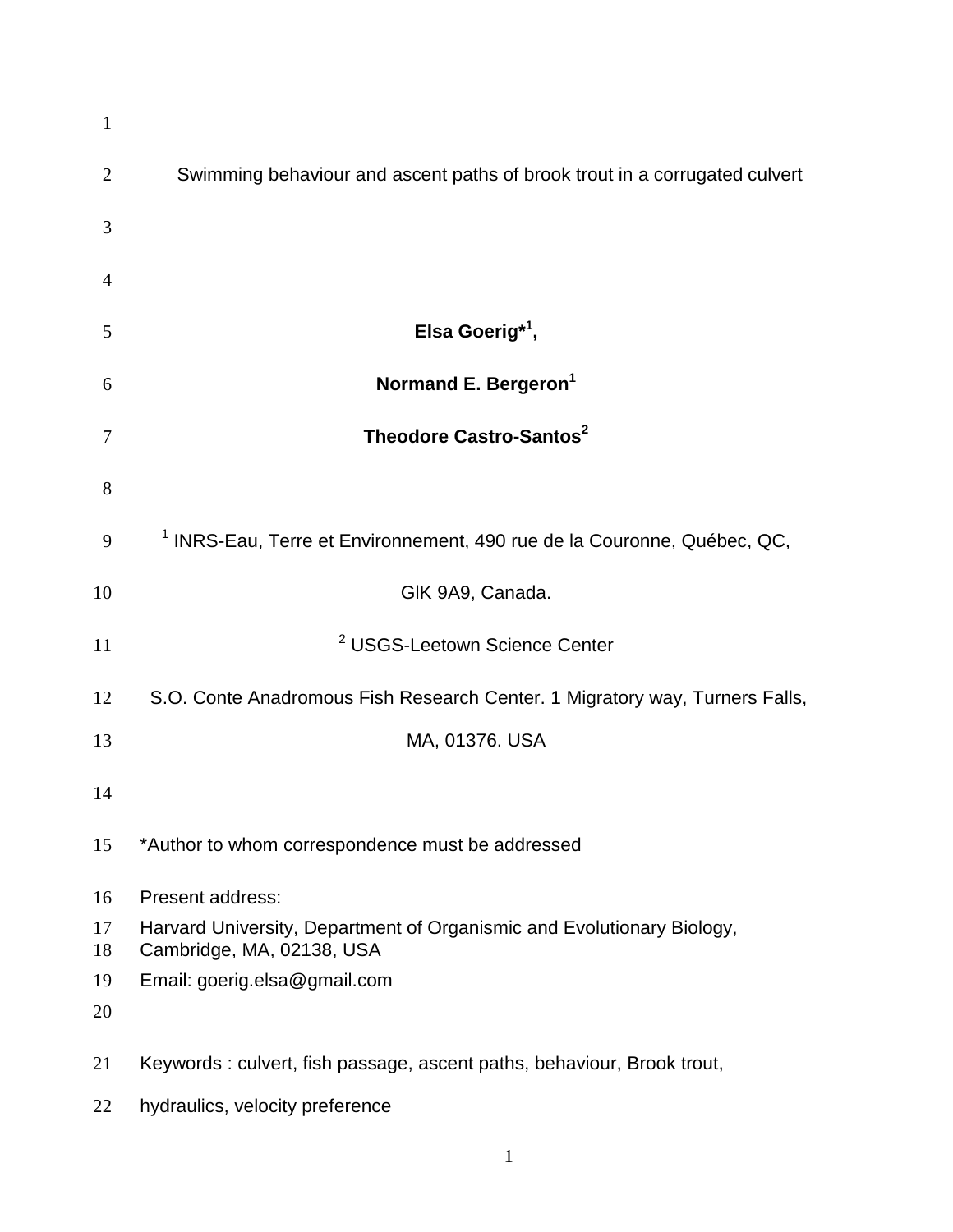## **ABSTRACT**

 Culverts may restrict fish movements under some hydraulic conditions such as shallow flow depths or high velocities. Although swimming capacity imposes limits to passage performance, behaviour also plays an important role in the ability of fish to overcome velocity barriers. Corrugated metal culverts are characterized by unsteady flow and existence of low velocity zones, which can improve passage success. Here we describe swimming behaviour and ascent paths of 148 wild brook trout in a 2 m section of a corrugated metal culvert located in Raquette Stream, Québec, Canada. Five passage trials were conducted in mid-August, corresponding to specific mean cross-sectional flow 32 velocities ranging from 0.30 to 0.63 m  $s^{-1}$ . Fish were individually introduced to the culvert and their movements recorded with a camera located above the water. Lateral and longitudinal positions were recorded at a rate of 3 Hz in order to identify ascent paths. These positions were related to the distribution of flow depths and velocities in the 36 culvert. Brook trout selected flow velocities from 0.2 to 0.5 m  $s^{-1}$  during their ascents, which corresponded to the available flow velocities in the culvert at the low flow conditions. This however resulted in the use of low-velocity zones at higher flows, mainly located along the walls of the culvert. Some fish also used the corrugations for sheltering, although the behaviour was marginal and did not occur at the highest flow condition. This study improves knowledge on fish behaviour during culvert ascents, which is an important aspect for developing reliable and accurate estimates of fish passage ability.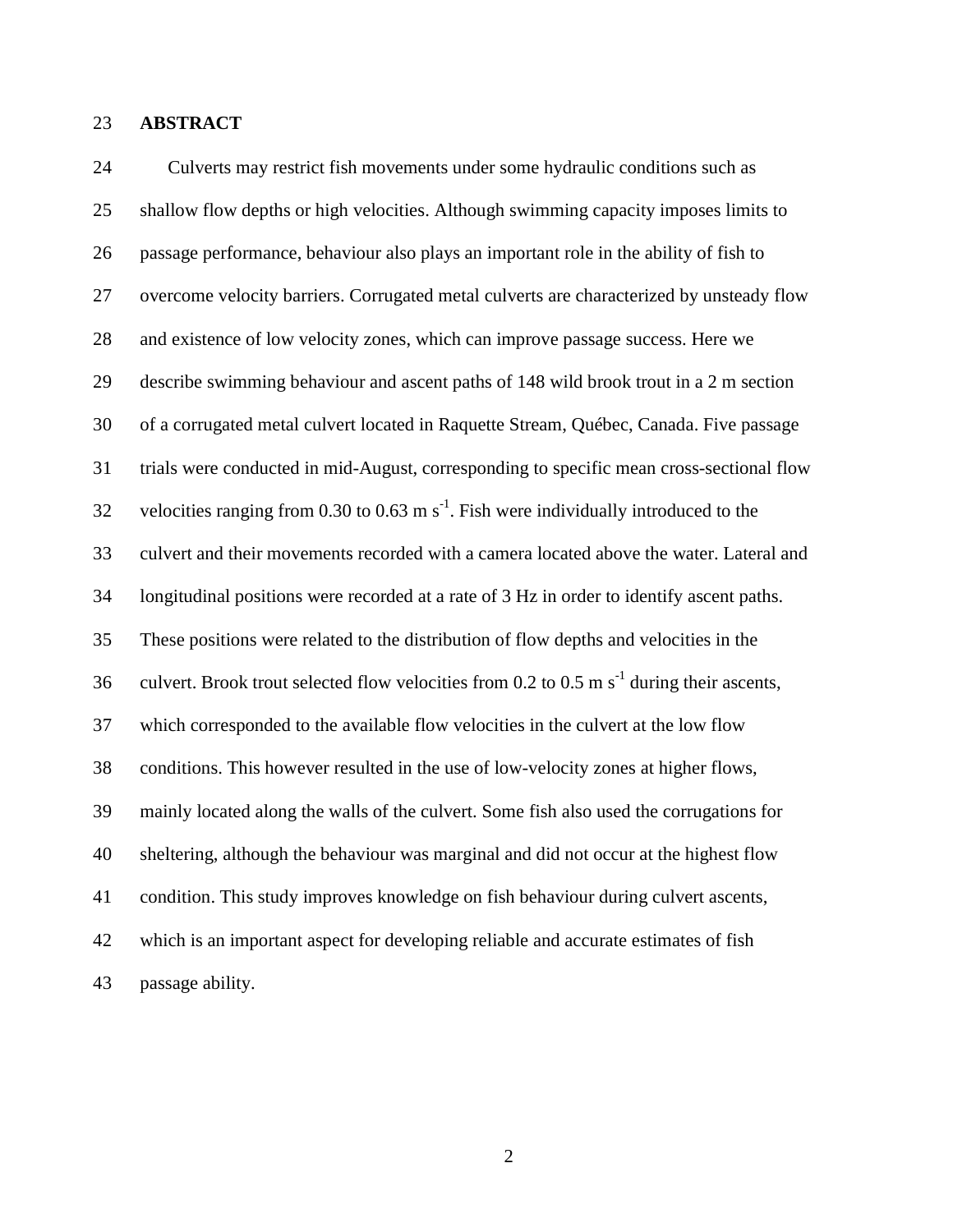## **INTRODUCTION**

 When moving in their natural habitat, fish may encounter challenging hydraulic conditions at waterfalls, riffles, dams or culverts. These elements may act as barriers to fish movements. Thus, culverts are ubiquitous structures that often limit fish upstream movements due to outlet drops, shallow depths or flow velocities that exceed their swimming capacity (Gibson et al. 2005, Goerig et al. 2016). Fish will usually use the sustained swimming powered by their aerobic metabolism to swim against low to moderate flow velocities. However, as velocity increases, they will transition towards prolonged and sprint swimming modes relying on their anaerobic metabolism. These will result in high swimming speeds that could only be maintained for a short period.

 Passage success through culverts is a dynamic phenomenon influenced by variables that fluctuate over time, and thus is difficult to predict. Because each culvert is unique, relating the hydraulic conditions within the structure with the fish leaping and swimming capabilities (Castro-Santos 2005, Kondratieff and Myrick 2006, Neary 2012) is essential in order to predict passage.

 However, behaviour and motivation can also be key elements in the ability of a species to overcome a barrier. Under challenging conditions, fish may use various strategies to save energy and avoid relying exclusively on their anaerobic metabolism, which will result in rapid fatigue and eventual failure to pass upstream. They can either use roughness elements such as baffles or corrugations to rest or low velocity zones and vortices to achieve greater ascent distances under aerobic processes (Liao 2007, Liao et al. 2003, Stringham 1924). These behaviours may be particularly important with respect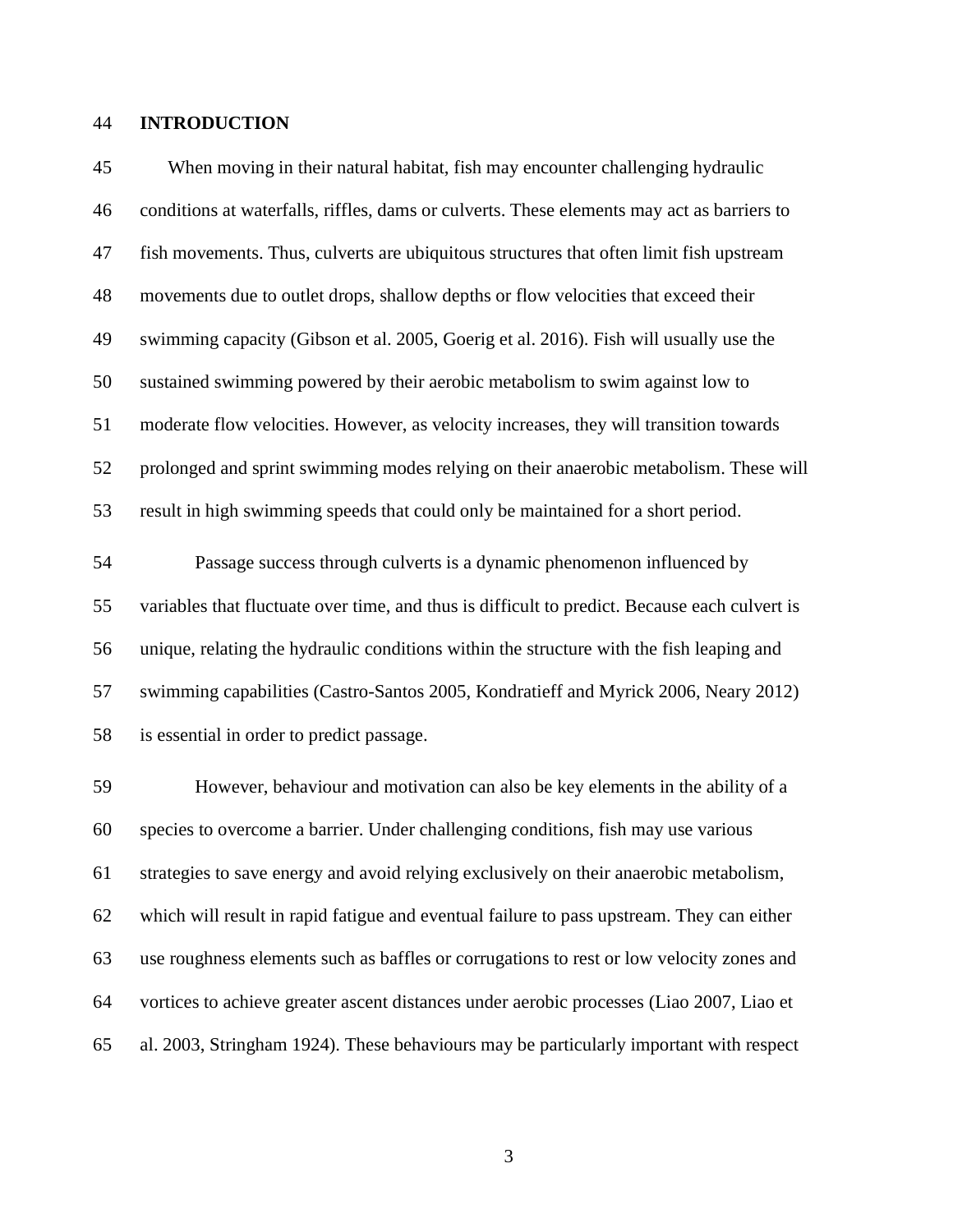| 66 to culvert passage as they can increase the fish ability to pass a given structure (Behlke et |
|--------------------------------------------------------------------------------------------------|
| 67 al. 1988, Goerig et al. 2016, Powers et al. 1997, Richmond et al. 2007).                      |

 Models used to predict passage (Furniss et al. 2008, Goerig et al. 2016) are usually based on mean flow velocity, and ignore behavioral aspects of fish passage. If fish select focal velocities lower than the mean cross-sectional velocity, passage success will be underestimated. Accurate and reliable estimates of fish passage at culverts are however of significant importance to the assessment of habitat fragmentation and implementation of cost-effective mitigation measures.

 Previous studies have attempted to define a correction factor to apply to the mean velocity for swimming performance assessment and passage predictions through velocity barriers (Behlke 1991, Castro-Santos 2005, Sanz-Ronda et al. 2015). Defining such correction factor requires relating the fish ascent paths to the distribution of flow velocities inside the barrier, in order to compare selected to available velocities and to assess if fish select velocities similar to the mean cross-sectional one. By comparison to studies conducted in experimental flumes, knowledge of actual ascent paths in culverts is surprisingly limited, with only a few studies describing movements of individual fish (Johnson et al. 2012, Peterson et al. 2013, Thurman et al. 2007). Such knowledge is however important as experimental flumes, though convenient for studying fish behaviour, do not truly mimic actual conditions prevailing in culverts. Here we describe swimming paths of wild brook trout ascending a 2 m section of

- a corrugated culvert in a field situation. We then model the effects of hydraulic and
- biological factors (ex: fish length) on the extent to which fish exhibited energy-saving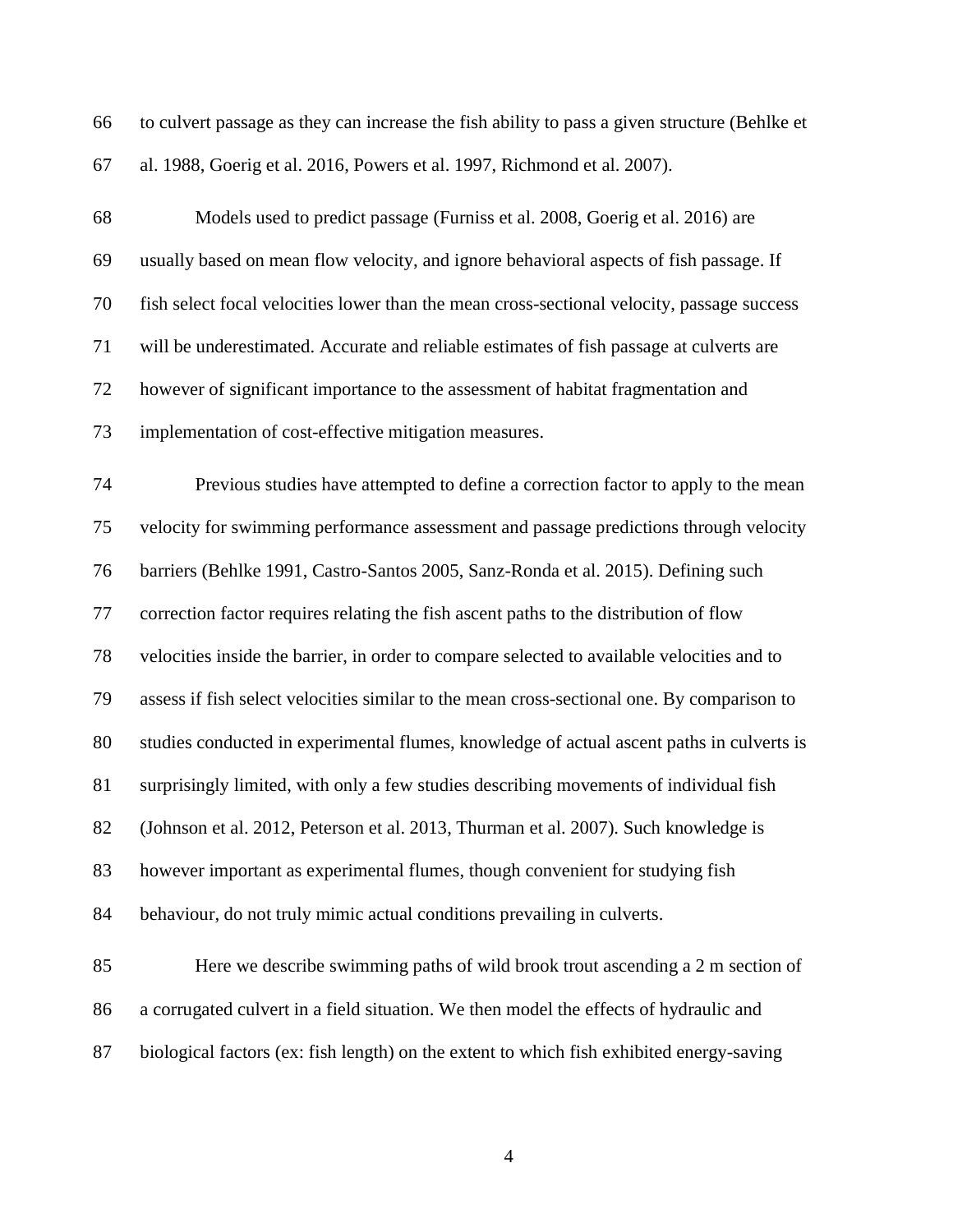behaviours. We hypothesize that small fish, as well as fish swimming against faster flow,

will select paths located within low-velocity zones.

## **METHODS**

# **Study site**

- The studied culvert was located on Raquette stream, in the Saint-Louis River
- watershed, in Québec (48°38'59''N 70°55'22''W). It was a 9 m long and 2.7 m diameter
- steel culvert with a slope of 1.8% and helical corrugations (amplitude of 0.03 m,
- 95 wavelength of 0.15 m, and right-handed pitch of  $5^\circ$ , Manning's n = 0.035). The water
- 96 temperature remained constant around 12 °C during the trials (mean=11.92, SD = 0.22),
- which corresponds to the average stream temperature for August.

## **Fish capture**

- Wild brook trout were caught by electrofishing 0-500 m upstream of the studied
- culvert (Smith-Root model 15-C, DC varying width pulses, voltage range: 800–1100 V,
- frequency: 45/60 Hz, duty cycle range: 0.9%–72%). Fish were measured (total length,
- mm) and weighed (wet mass, g) in a graduated container filled with water and previously
- 103 tared. They were then allowed to rest in an aerated bucket for  $\sim$  5 min. Fish were handled
- in conformance with the guidelines of the Canadian Council of Animal Care in science
- (CCPA).

### **Video recordings**

 A single video camera (Gopro HD Hero 2011, 30 fps) was mounted 4 m from the downstream extremity of the culvert, at a right angle above the water surface, in order to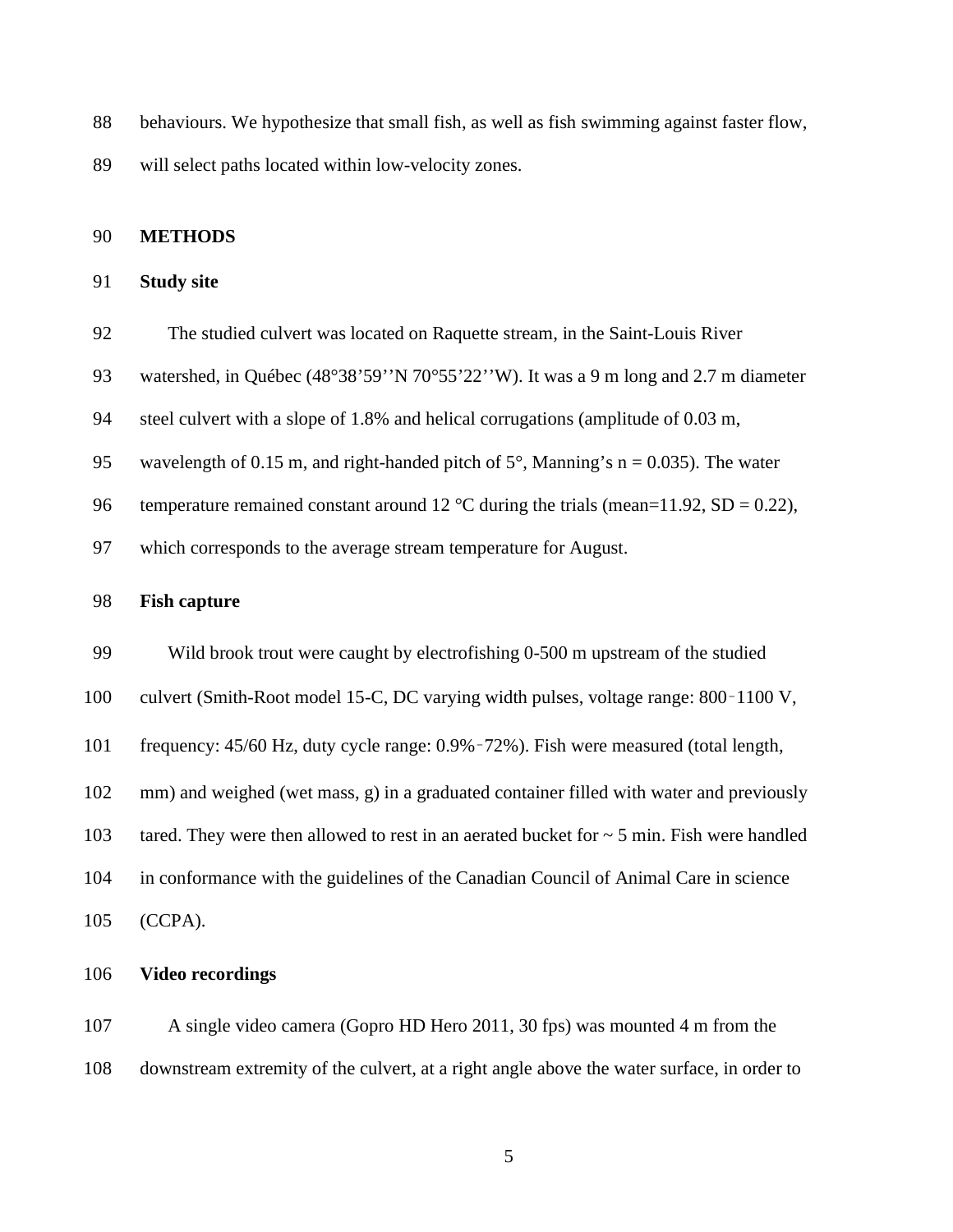record individual ascent paths and swimming behaviour. The camera field of view (monitoring zone) was 1.5 m x 2 m, which encompassed the full wetted width of the culvert (Figure 1).

 Trout were individually tested in five passage trials conducted in mid-August. Each trial corresponds to a single day when fish were tested under given conditions of flow and water temperature. Trout were introduced 2 m from the downstream extremity by means of a bucket filled with water and gently immersed in the culvert centerline, facing upstream. We observed in preliminary tests that fish introduced in the culvert would either start ascending the structure within one minute or exit downstream. Each fish was thus recorded for a maximum of 3 min, which also allow the testing of 20 to 30 individuals during a given trial. After 3 min, if a fish had not ascended the monitoring zone or returned downstream, it was removed from the trial to allow the testing of a new

individual.

### **Hydraulic data**

 Variability in hydraulic conditions during the trials was mostly due to natural variation in discharge. However, a gate system was used upstream of the culvert, in order to gain some control over the amount of flow entering the culvert.

Flow velocities were measured with a propeller-type velocimeter (Swoffer, model

3000) for each trial at three transects inside the culvert: one meter downstream and

upstream of the camera location and under the camera (Figure 1). At each transect, flow

depth and mean flow velocity were measured at 15%, 30%, 45%, 60%, and 75% of the

- flow cross-section width. Depth was measured from the surface to the crest of the
- corrugations, and the corrugation amplitude was considered as the boundary roughness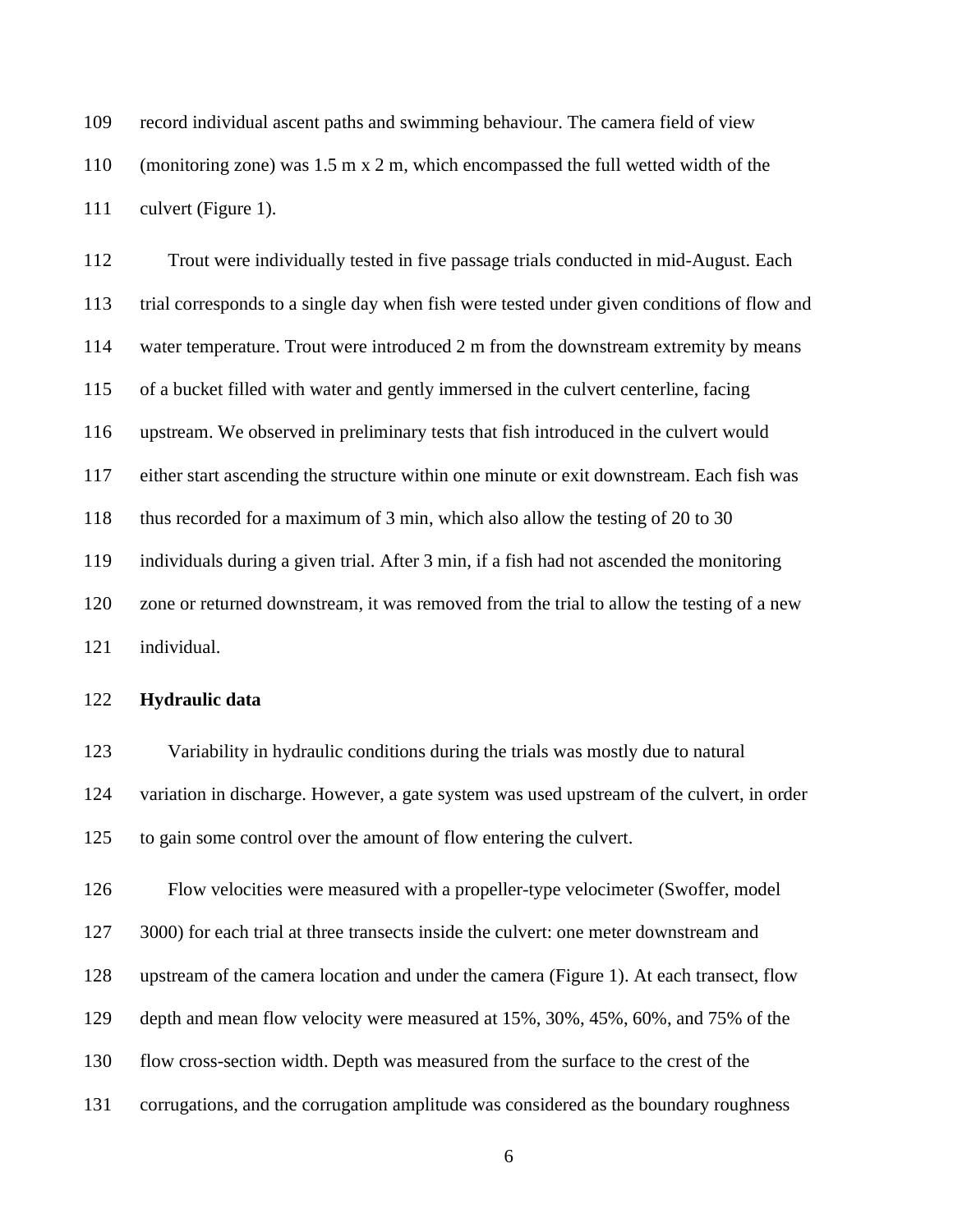height. Velocity at each location was calculated by averaging instantaneous velocities over a 30 s time interval, at two locations corresponding to 20% and 40% of flow depth from the bottom of the culvert. The latter corresponds to the approximate mean flow velocity on the vertical profile, according to the logarithmic distribution of velocities in turbulent flows for open channels (Chow 1959, Von Karman 1931).

 Additional points were also interpolated laterally using linear regression in order to obtain a more complete distribution of flow depth and mean velocity in the transects. Mean flow depth and velocity for the culvert were computed by averaging the mean values for each transect. Flow depth and flow velocity distributions in the 2 m monitoring zone were integrated from the measured and interpolated points on a 1 cm grid using 142 kriging interpolation with the octant method (Tecplot 360 2015 R1). For each location on this grid, we obtained a value of flow depth and three values of flow velocity on the vertical profile: surface, mid-depth and bottom (above the corrugations).

#### **Video analysis**

 Ascent paths of fish were assessed by using a custom semi-automated digitizing program written in Matlab (R2014a). As the fish was ascending the culvert, a point corresponding to its center of mass was digitized at every 10 frames, corresponding to a rate of 3 Hz. The center of mass of fish varies by species and is located at a rostral distance of 25 % to 45 % of total body length (Xiong and Lauder 2014). For brook trout, 151 it corresponds to  $37 \pm 1.5$  % of total body length (Goerig et al, unpublished data). Pixel values were extracted, corresponding respectively to the longitudinal (x) and lateral (y) position of the fish in the culvert. Due to deformation at the edges of the field of view, ascent path were digitized for a zone of 1.2 m, instead of 1.5. For each trial, the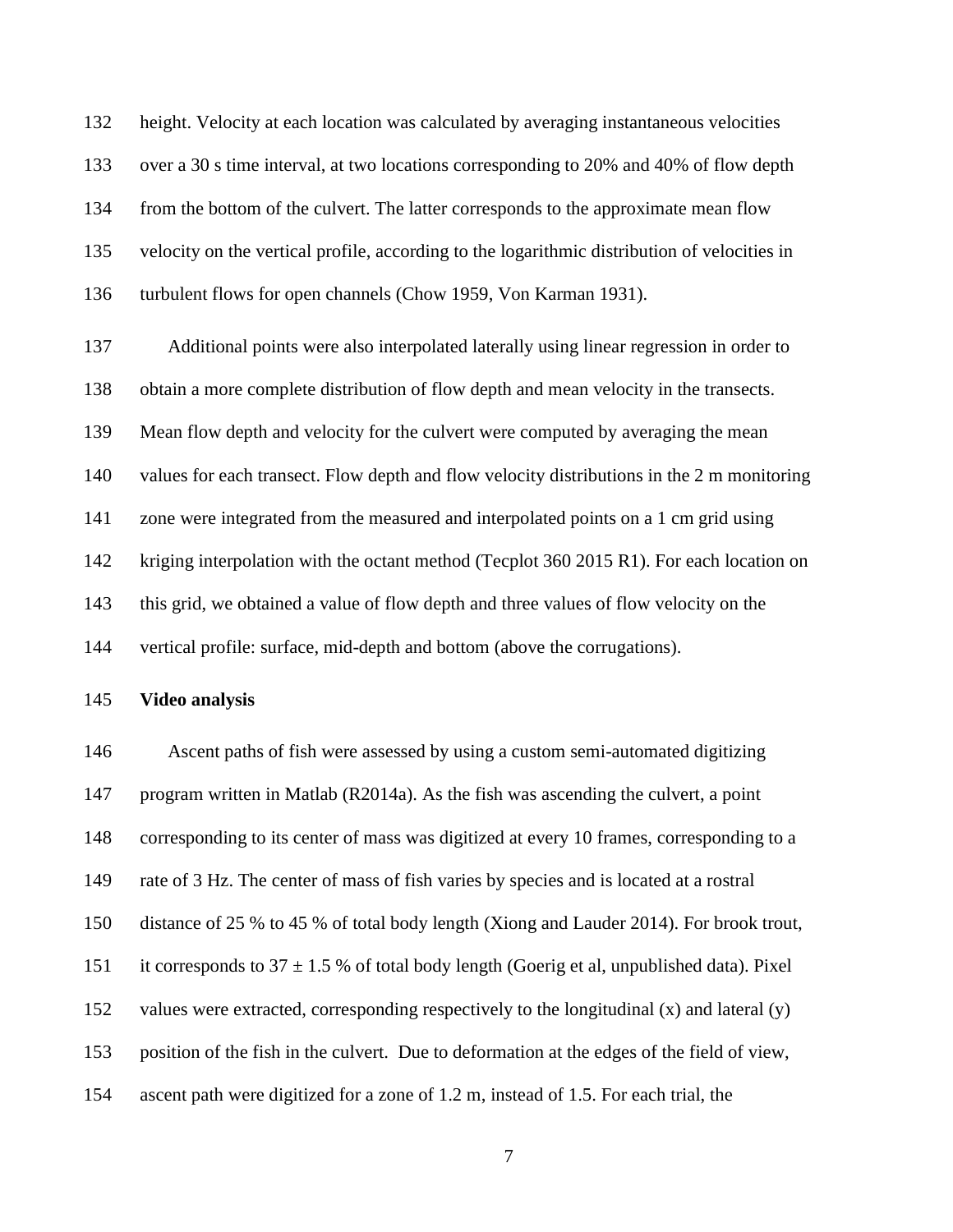extremities and center of the wetted width at each corrugation crest (spaced 15 cm apart) were used as landmarks to calibrate the field of view of the camera. The fish positions in pixels were then translated to x-y spatial coordinates in cm by using a spatial transformation (Matlab R2014a, image processing toolbox, cpt2form function). By applying an inverse spatial transformation, we were able to infer pixel values for the landmarks and estimate the positioning error inherent to the calibration method.

 Individual ascent paths were superimposed on the distribution of depths and velocities in the culvert. For each fish x-y position, we associated a value of flow depth and mean flow velocity on the vertical profile. Distribution of available and selected flow velocities were described by boxplots and probability density functions (PDFs). To look for evidence of selection or avoidance of specific flow conditions, we computed the difference between the PDFs of selected and available velocities. Positive values indicated selection while negative values indicated avoidance. The ratios between the flow velocities selected and the actual mean flow velocity in the culvert ('velocity preference ratio') were computed and averaged for the ascent path of each fish. Transit time was calculated as the time required to traverse the entire 200 cm-long field of view of the camera. Fish swimming behaviour was also characterized into two gaits 1) continuous swimming or 2) alternating continuous swimming with rest periods.

**Statistical analysis**

 Ascent paths were analyzed to determine the extent to which fish selected reduced flow velocities while ascending the culvert. A linear mixed model approach (R 3.2.0, lme4 package, lmer function) was used to assess how the velocity preference ratio was affected by the fixed effects mean flow depth, mean flow velocity, and fish length. This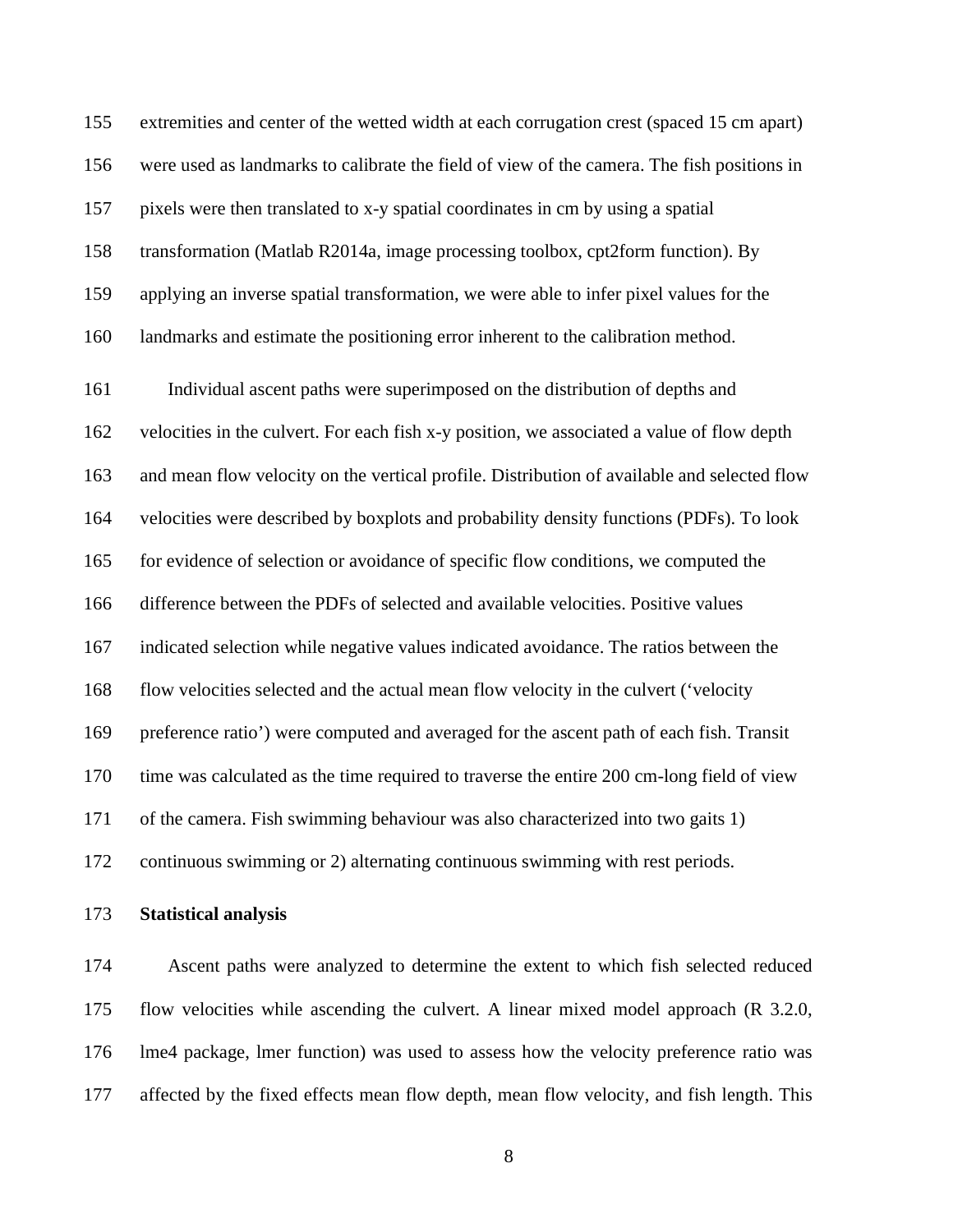modelling approach also included a random effect on trial in order to account for any statistical dependence between the fish tested in the same trial (Quinn and Keough 2002). 180 Flow depth and flow velocity were correlated  $(R = -0.32)$ , so an interaction term was added when they were used together in the same model. The best-fitting model was chosen among candidate models by minimization of the Akaike Information Criterion (AIC).

### **RESULTS**

 A total of 148 brook trout of total length 70-190 mm (mean = 114, SD = 27) and 186 weight 2-72 g (mean = 17, SD= 13) were tested in the five trials (Figure 2). They had a 187 mean condition factor  $(k = 10^5 \times \text{mass/length}^3)$  of 0.99 (SD =0.13). Among all fish tested, 86 trout ascended the monitored section of the culvert. Of these 86, 71 were characterized as swimming continuously and 15 as alternating steady swimming with rest periods involving minimal body motions and no forward progression.

The mean velocity conditions in the five trials ranged from  $0.30$  to  $0.63$  m s<sup>-1</sup> and the mean depth from 0.13 to 0.22 m (Table 1). Flow was always faster in the center of the culvert and slower close to the side walls (Figure 3, upper panel). Due to the angle of the corrugations, the reduced velocity zone was more pronounced along the right wall when looking upstream. This is similar with observations from previous hydraulic studies in corrugated culverts (Barber and Downs 1996, Richmond et al. 2007). However, this also depends of the channel configuration at the inlet. Thus, in the first trial, the reduced velocity zone was located more often along the left side wall.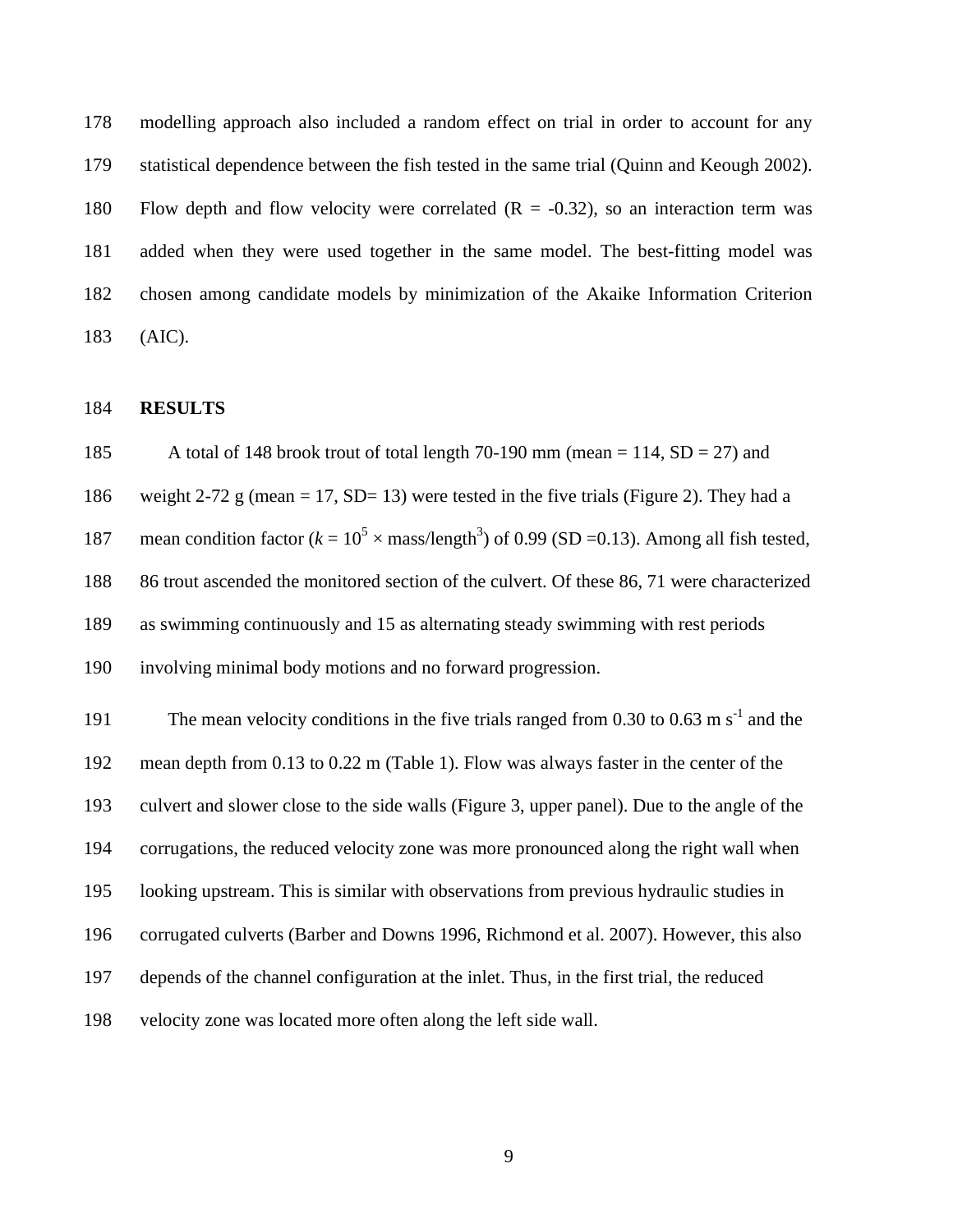The average positioning error of the fish in the culvert varied among trials, but was < 200 1 cm on both the x and y axis in all trials. Given the fact that flow depths and velocities were integrated on a 1 cm grid, the risk of assigning a wrong depth or velocity to a fish was therefore negligible. The ascent path pattern differed among individuals, but also among trials (Figure 3, lower panels). In trials with the slowest mean velocities (trials A  $\& B$ ; 0.30 and 0.33 m s<sup>-1</sup>), fish tended to occupy the center and right side of the culvert, 205 while at higher mean velocities (trials C & D; 0.38 and 0.45 m s<sup>-1</sup>) trout ascent paths were more distributed in the cross-section, with a few fish also occupying the left side of the 207 culvert. In the trial with the highest mean flow velocity (trial E; 0.63 m s<sup>-1</sup>), trout were ascending the culvert by swimming close to the side walls. In all trials except the latter, some individuals stopped making forward progress and spent time in the lee of the corrugations, as illustrated by aggregations of point perpendicular to the flow (Figure 3, lower panel). The proportion of fish exhibiting this behaviour varied from 0 to 40% of the ascending fish, depending of the trial. They had a significantly lower average body length 213 than fish making steady forward progress (97 mm  $\pm$  14 SD *vs* 117 mm  $\pm$  28 SD; t-test: t = 214 3, DF = 40 and  $p < 0.001$ ).

215 During their ascents, trout selected a median flow velocity of 0.40 m  $s^{-1}$ , regardless of 216 the trial, with an interquartile range from 0.38 to 0.48 m  $s^{-1}$ . For trials A, C and D, this 217 closely matched the distribution of available flow velocities (Figure 4, left panels).

218 During the 0.33 m s<sup>-1</sup> trial (B) about half the fish preferred a reduced velocity zone.

219 During the  $0.63 \text{ m s}^{-1}$  trial (E) nearly all the fish selected lower velocities located near the

220 side walls of the culvert.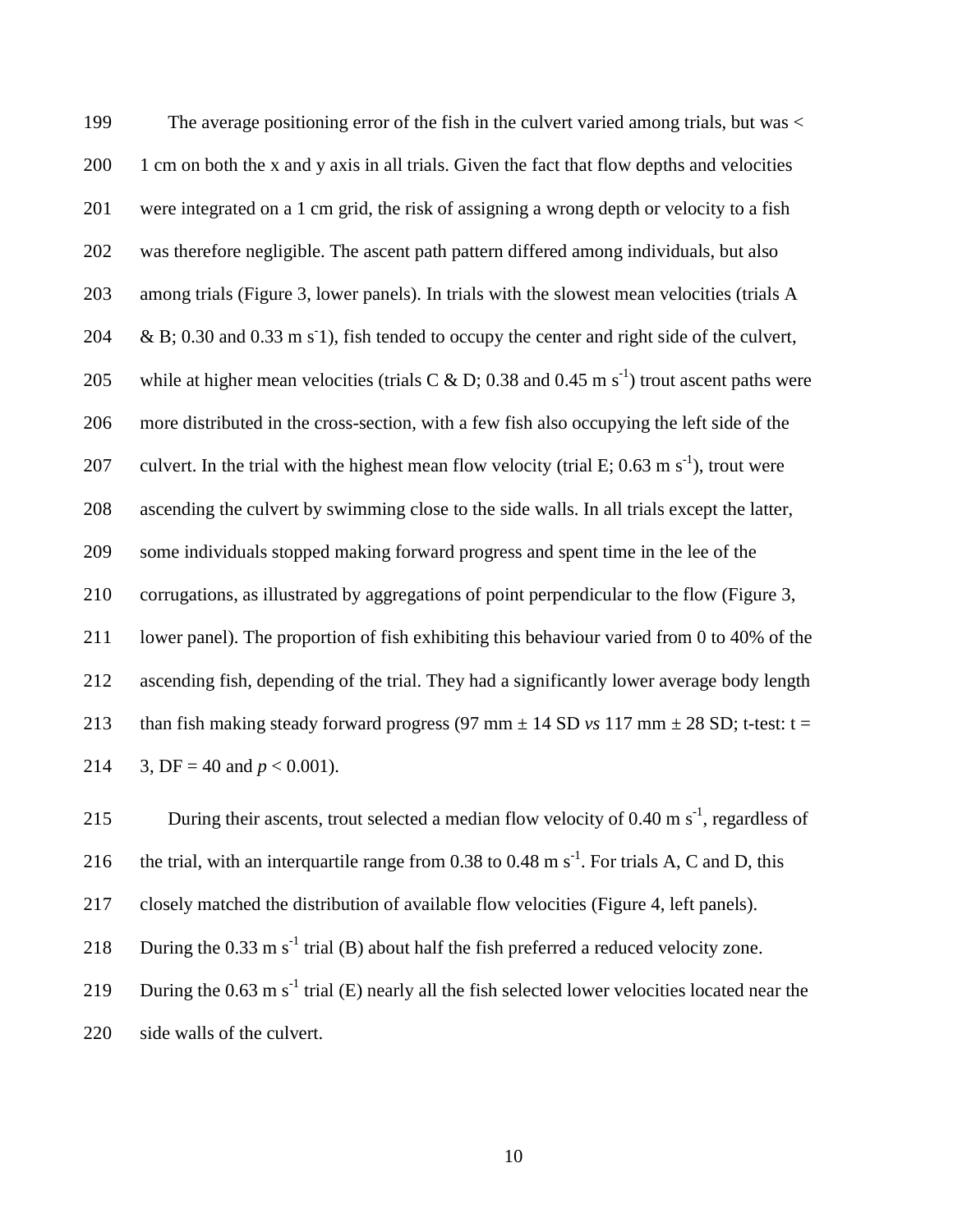Comparing the probability density functions of selected and available velocities allows identifying preference or avoidance of specific flow velocities (Figure 4, right panels). Brook trout flow preference varied between the trials, with some of them showing a multimodal distribution with more than one preferred flow velocity. Overall, 225 ascending fish selected flow velocities located between 0.2 and-0.55 m  $s^{-1}$  and avoided slower or faster velocities (Figure 5).

 Fish selected flow velocities equal to or higher than the mean cross-sectional flow 228 velocity in the culvert for all trials, except the 0.63 m  $s^{-1}$  trial (Figure 5). In this trial, they selected velocities ~ 40% lower than the mean cross-sectional velocity.

 Among the nine models tested for the velocity preference ratio, only one emerged as providing a good fit to the data (Table 2). This best-fitting model included only mean flow velocity as a predictor, the velocity preference ratio decreasing when the mean water velocity increased (Table 3). Fish were more inclined to select below-average velocities when the mean cross-sectional velocity in the culvert was faster, especially above 0.5 m  $s^{-1}$  (Figure 5). The variance of the random effect on trial was very small (0.004), indicating little unobserved variability between trials.

 Transit time, or the amount of time spent in the zone covered by the camera was 238 similar among trials and corresponded to a median value of  $\sim$  12 seconds. The distribution was positively skewed, with most individuals having short transit times and a few ones having long transit times, up to 150 s. These individuals were present in every 241 trial, except the  $0.63 \text{ m s}^{-1}$  trial (E), and they correspond to trout alternating continuous swimming with rest periods.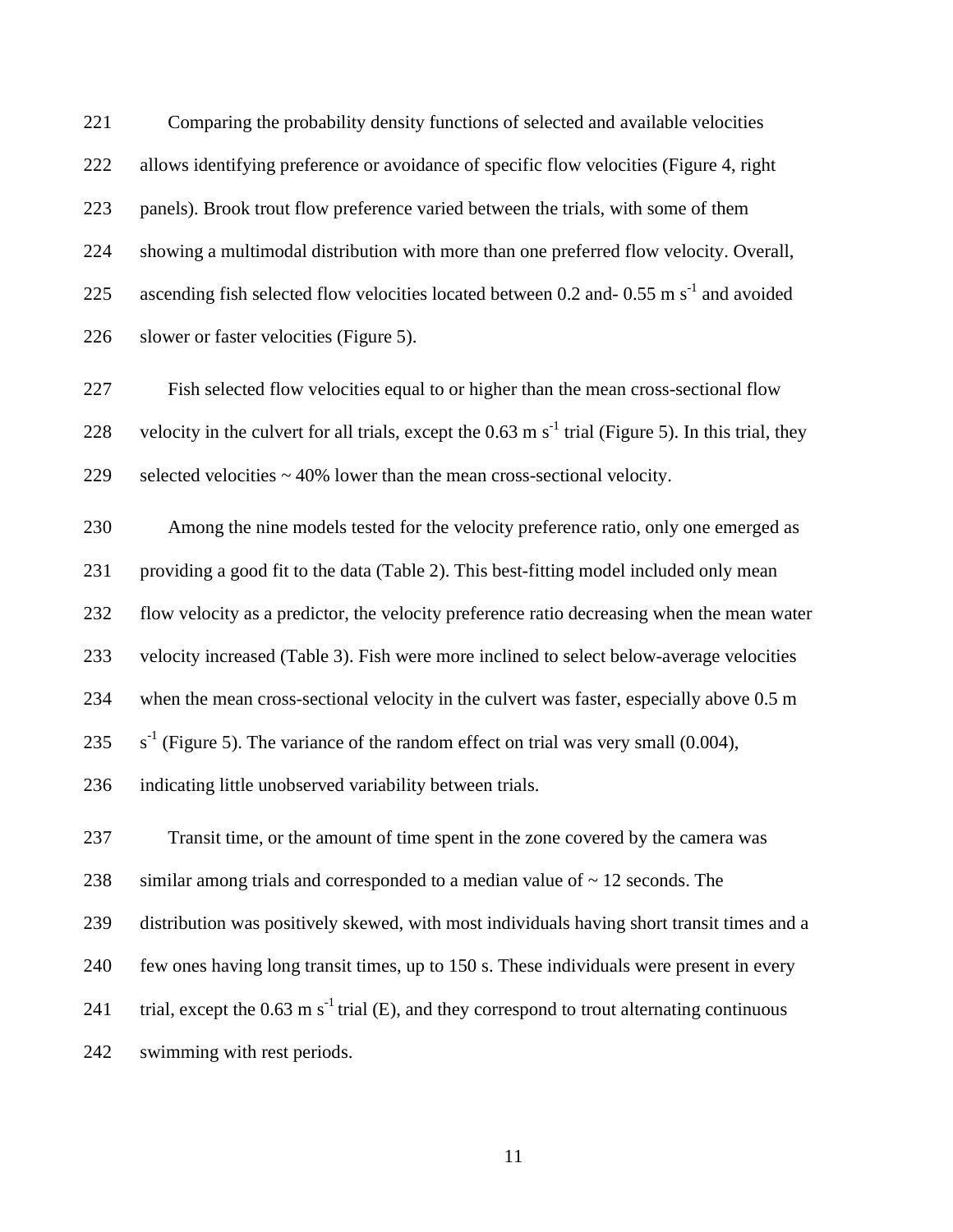#### **DISCUSSION**

 This study describes wild fish ascent paths in a corrugated metal culvert located in their natural environment. Other studies have made visual observations of juvenile fish swimming in culverts (Behlke et al. 1988, Blank 2008, Kane et al. 2000), although without detailed descriptions of their ascent paths. This is however necessary to understand fish hydraulic preferences and how these relate to hydraulic metrics commonly used in fish passage models. Thus, despite the limited range of tested flow velocities, we believe the present results bring an interesting insight on fish ascent behaviour in culverts. In the current study, trout exhibited preference for flow velocities located between 0.2 253 and 0.5 m s<sup>-1</sup>. Locations with flow velocities slower than 0.2 and higher than 0.5 m s<sup>-1</sup> were rarely selected during the ascents. This may be due to distinct causes. At low flow 255 conditions, velocities  $> 0.2$  m s<sup>-1</sup> may be more attractive to trout and increase their 256 motivation to swim upstream. During the trials with mean flow velocities  $< 0.5$  m s<sup>-1</sup>, fish occupied a larger area of the flow cross-sectional area. At the highest flow, fish selected locations with velocities below the mean cross-sectional velocity in the culvert, which could indicate that the level of challenge was increasing. Movement was also more directed, with no period of reduced activity in the corrugations. This may be a behavioural response to a challenging environment, with fish altering their usual behavior to expedite passage at fast flows. Paths were located close to the walls, in shallow depths. For brook trout, the transition from sustained to prolonged swimming mode, and thus from the aerobic to the anaerobic metabolism, occurs when the flow velocity is between 2.5 to 4 body lengths (Peake 2008). The mean fish length being 115 mm in the current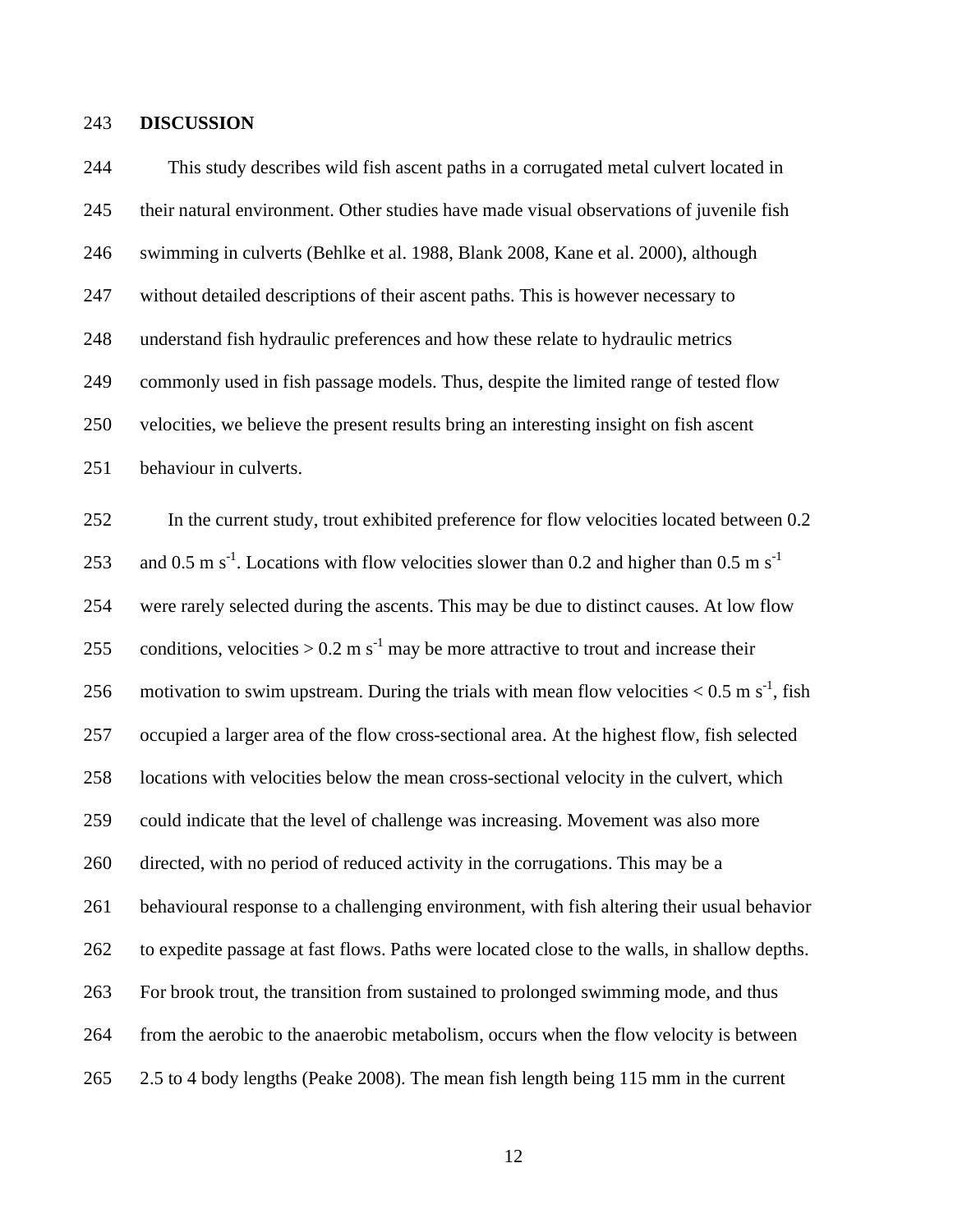266 study, this transition should have occurred at  $\sim 0.45$  m s<sup>-1</sup>. The behaviour observed in the 267 trial with the mean velocity of 0.63 m  $s^{-1}$  (E) may correspond to fish selecting locations with slower velocities to avoid the transition to the anaerobic metabolism. Similar behaviour was also observed in studies performed in an experimental culvert, where most fish ascended the culvert by swimming close to the walls at higher discharge (Powers et al. 1997, Thurman et al. 2007) or exit the culvert on the right side of inlet (Behlke et al. 1988, Kane et al. 2000), where the reduced velocities are usually located. The current results however differed from Castro-Santos et al. (2013), where trout swam mostly halfway between the center and the walls of a smooth open flume, at velocities close to the mean cross-sectional channel velocity. That study was performed under high flow 276 velocities (1.6 to 2.5 m s<sup>-1</sup>), where fish used the prolonged or sprint mode, and results are therefore hard to compare with those of the current study.

 Mean transit time was consistent among trials, despite a twofold range of mean flow velocity. Some individuals however used the lee of the corrugations, either to swim in parallel with the small trough they created, or to hold position, with their body oriented perpendicular to the flow. Similar behaviour was also observed in the study from Kane et al. (2000). In the current study, all fish exhibiting periods with minimal body motions had a total body length < 150 mm, and the spacing between the corrugations was also 150 mm, which may suggest a mechanistic influence on behaviour. Diameter of turbulent eddies has been shown to scale with fish body size with regards to its effect on swimming ability (Cotel et al. 2006, Tritico and Cotel 2010). Trout < 150 mm may be displaced by large eddies while ascending the culvert, and thus more likely to seek shelter in the corrugations.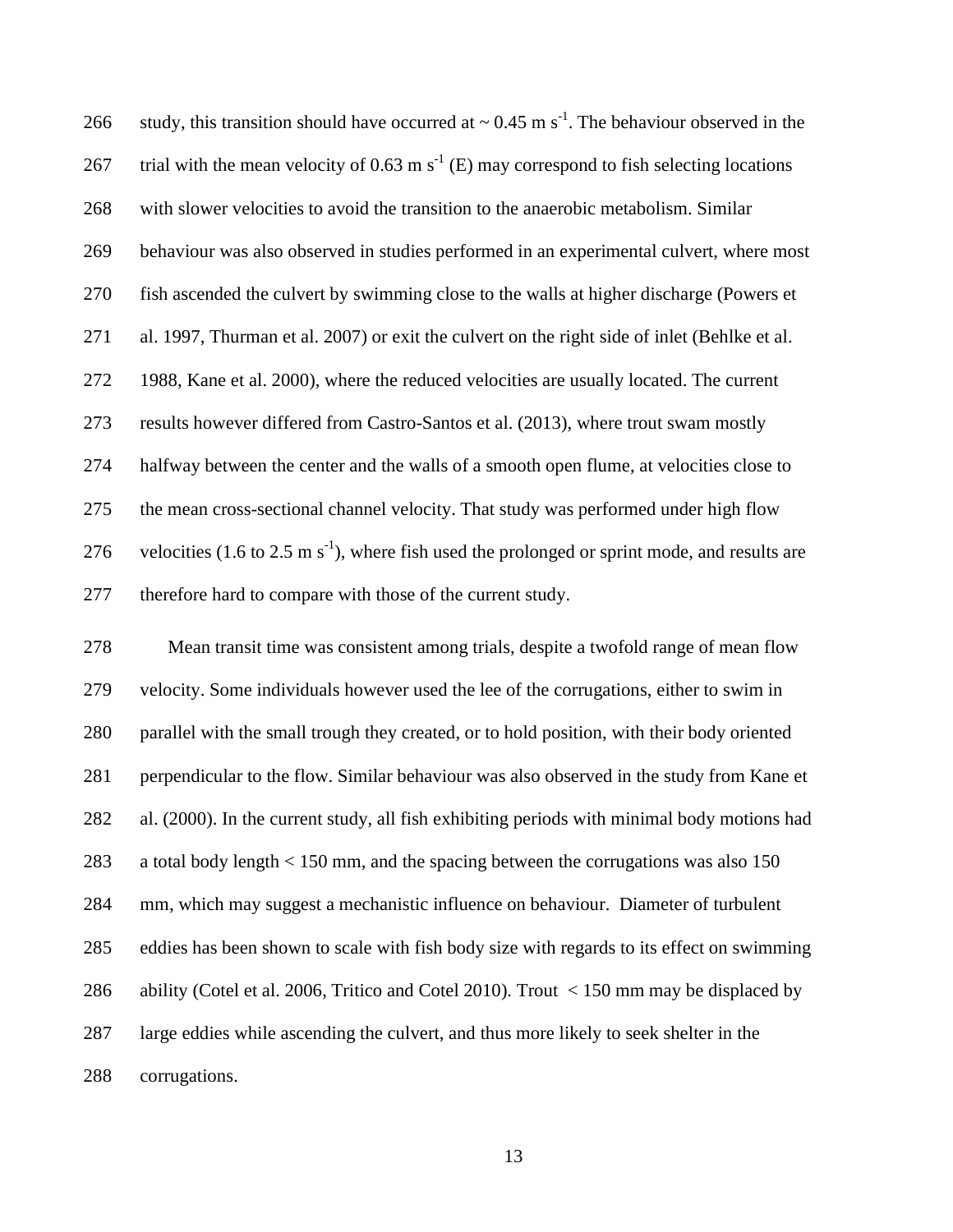A previous study (Goerig et al. 2016) indicated that passage success of brook trout 290 was higher in corrugated culverts ( $\sim$  75-90%) than in smooth ones ( $\sim$ 30-50%) at flow 291 velocity of 1 m  $s^{-1}$ . This could be explained by the higher hydraulic complexity in corrugated culverts and the existence of reduced velocity zones which fish could use during their ascents. The level and structure of turbulence may also be higher in corrugated culverts (Richmond et al. 2007). Future studies on the structure of eddies within and above corrugations would help to understand the biomechanical aspects driving swimming and sheltering behaviours.

 When modelling the effect of hydraulic or biological factors on the velocity preference ratio, only the mean flow velocity in the culvert was retained as an explanatory variable. Surprisingly, the fish body length was not retained as a predictor, large trout being as likely to select reduced flow velocities as small ones. In the current study, smaller trout were however more likely to use the corrugations as rest areas than large ones. Velocity selection and sheltering are thus two discrete behaviours that may or may not occur concurrently.

 The current study shows that trout had a preference for velocities between 0.2 and 0.5  $\text{m s}^{-1}$  and that they used velocities  $\sim$  40% slower than the mean cross-sectional velocity in the culvert when flow increased. This is similar to the 0.4 to 0.6 correction factor for the mean velocity developed by Behlke (1991) for design and retrofit of culverts for Arctic grayling. However, based on the results from the current study, this factor seems relevant only when flow exceeds the sustained swimming ability of the fish.

 The study has limitations because it monitored only a small area in the culvert over a limited range of hydraulic conditions. However, the methods used can be applied easily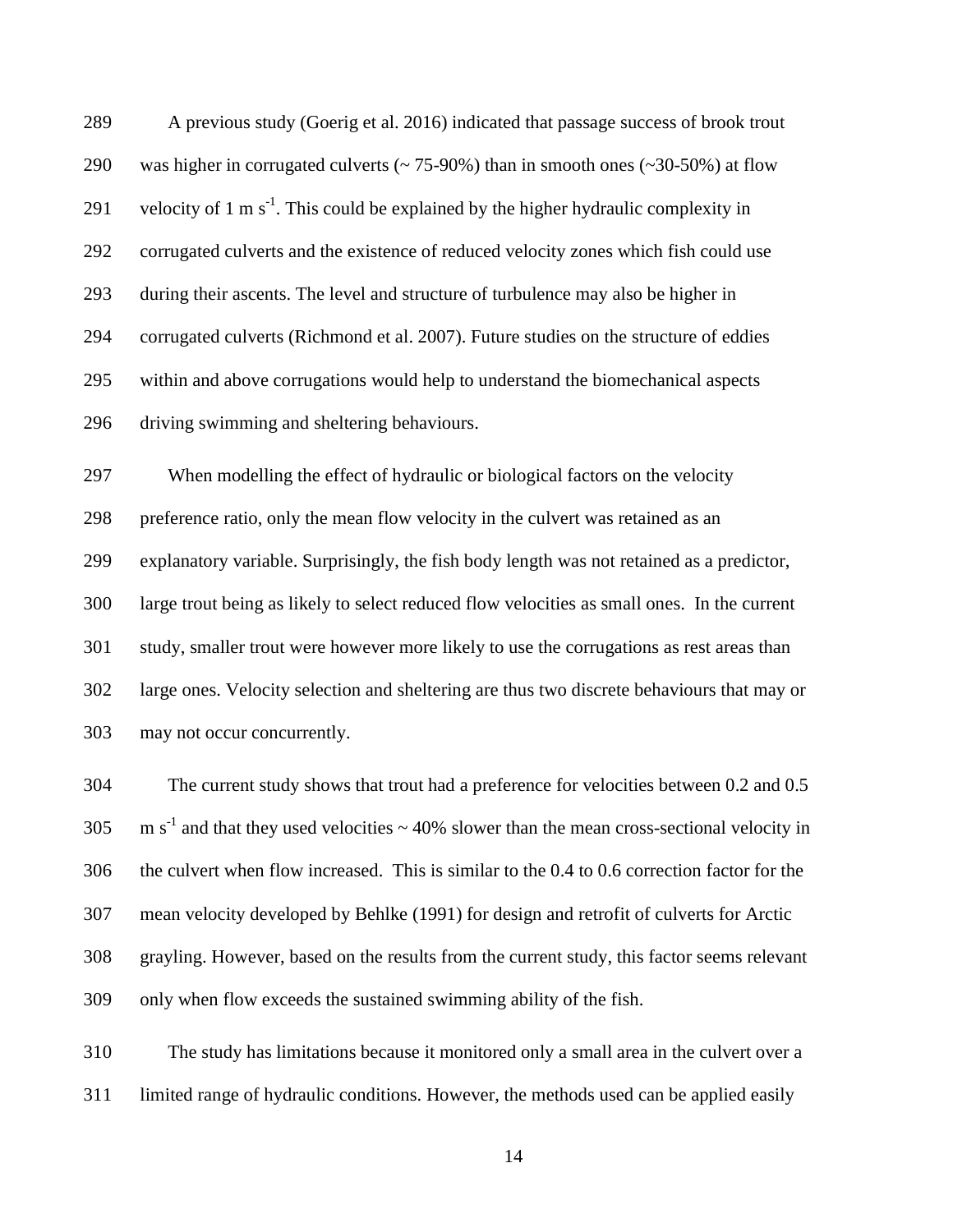to a larger study, with an emphasis on testing a wider range of velocities, characterizing flow turbulence and fish ascent paths along the entire culvert. The use of more advanced videography methods (Hughes and Kelly 1996, Neuswanger et al. 2016) would also allow describing the position occupied within the water column. Other factors that may have effects on motivation, swimming ability or dispersal patterns, were not included in this study. Recent studies on brook trout passage performance in culverts indicated that spawning time and diel period both influence motivation to ascend culverts, while water temperature has a non-linear effect on passage success, with an optimum in performance around 14°C (Goerig et al. 2016, Goerig and Castro-Santos 2017). This temperature also corresponds to the maximal aerobic capacity for brook trout (Tudorache et al. 2010). Thus, it is possible that more fish would have ascended the culvert if the current study was performed near spawning time, at dusk or during night. Conversely, fish would have been less active or more susceptible to choose low velocity zones in the culvert at 325 temperatures  $< 14$  °C.

#### **CONCLUSION**

 Results from the current study apply to brook trout of 70 to 190 mm swimming in 328 corrugated culverts against mean flow velocities ranging from 0.30 to of to 0.65 m s<sup>-1</sup>. They show that individual fish vary in their ascending behaviours, although they select paths comprising low-velocity zones when the mean cross-sectional velocity in the 331 culvert increases above  $0.5 \text{ m s}^{-1}$ . This is an important finding as it can help improving accuracy of preference estimates and correction factors for use in predictive fish passage models. Culverts with roughness elements such as corrugations may be favorable to fish passage as they provide both low velocities pathways and sheltering options.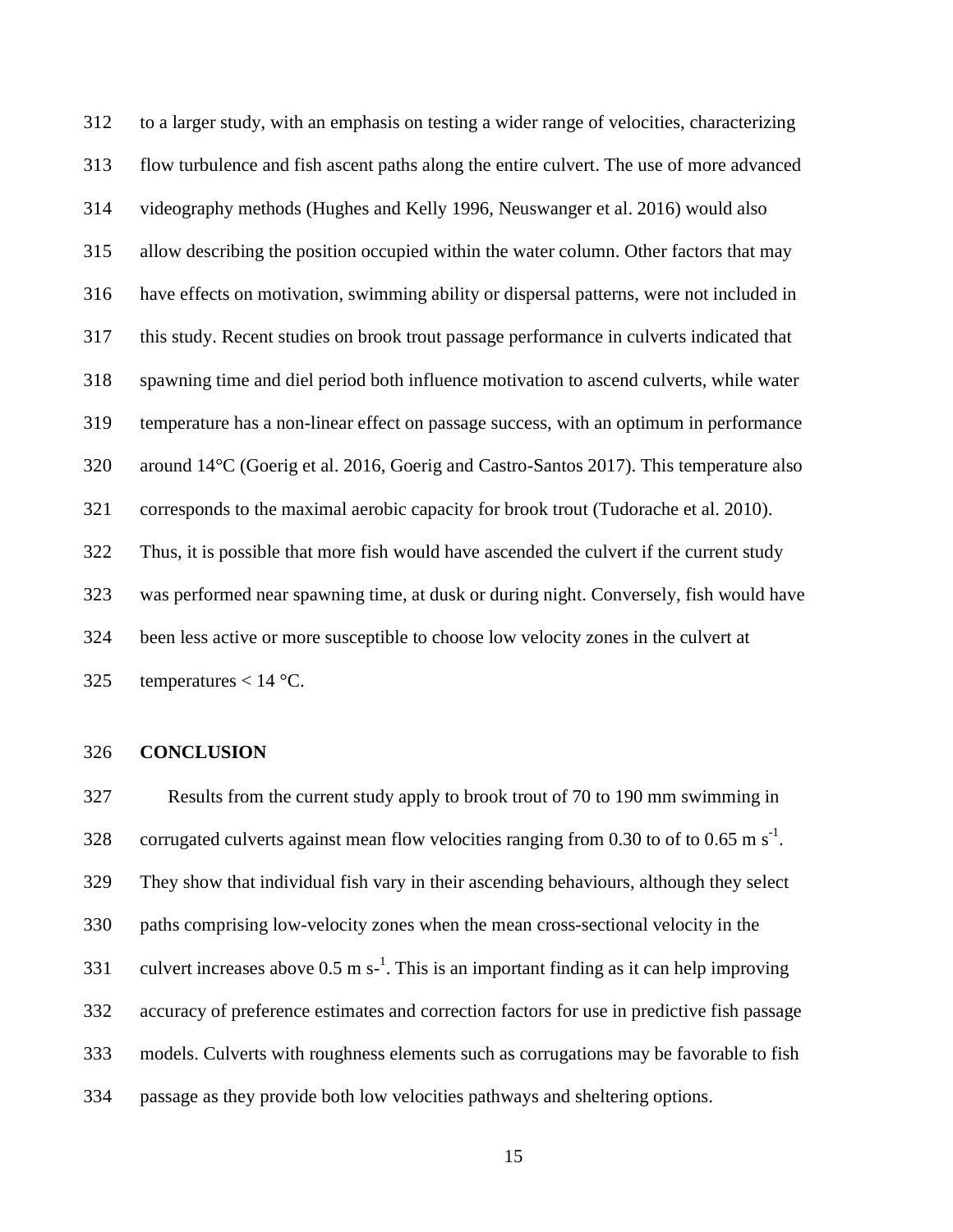#### **ACKNOWLEDGEMENTS**

Support for this research was provided by INRS–Centre Eau, Terre et

- Environnement, an NSERC discovery grant to N. Bergeron. the Ministère des Transports
- du Québec, the Fonds de la Recherche forestière du Saguenay-Lac-Saint-Jean and
- NSERC research scholarships to E. Goerig. Any use of trade, product, or firm names is
- 340 for descriptive purposes only and does not imply endorsement by the Canadian or US
- governments. We thank the research assistants who helped conduct the field work: H.
- Bouchard, F. Pichon and C. Larouche. We also extend special thanks to P. Marcotte for
- his hard work with the experimental design and implementation of the study, F. Bérubé
- and S. Dugdale for the development of a custom digitizing program, J. Noreika for his
- generous assistance with the hydraulic data processing and S. Bayse and T. Dubreuil for
- their help with the manuscript.

### **REFERENCES**

- Barber, M.E., and Downs, R.C. 1996. Investigation of culvert hydraulics related to juvenile fish passage. No. WA-RD 388.2.
- Behlke, C.E. 1991. Power and energy implications of passage structures for fish. *American Fisheries Society Symposium* **10**: 289-298.
- Behlke, C.E., Kane, D.L., McLean, R.F., Reynolds, J.B., and Travis, M.D. 1988. Spawning migration of Arctic grayling through Poplar Grove Creek culvert, Glennallen, Alaska, 1986. Alaska Department of Transportation and Public Facilities. Final Report No. FHWA-AK-RD-88-09.
- Blank, M.D. 2008. Advanced studies of fish passage through culverts: 1-d and 3-d hydraulic modeling of velocity, fish energy expenditure, and a new barrier assessment method. PhD thesis. Montana State University.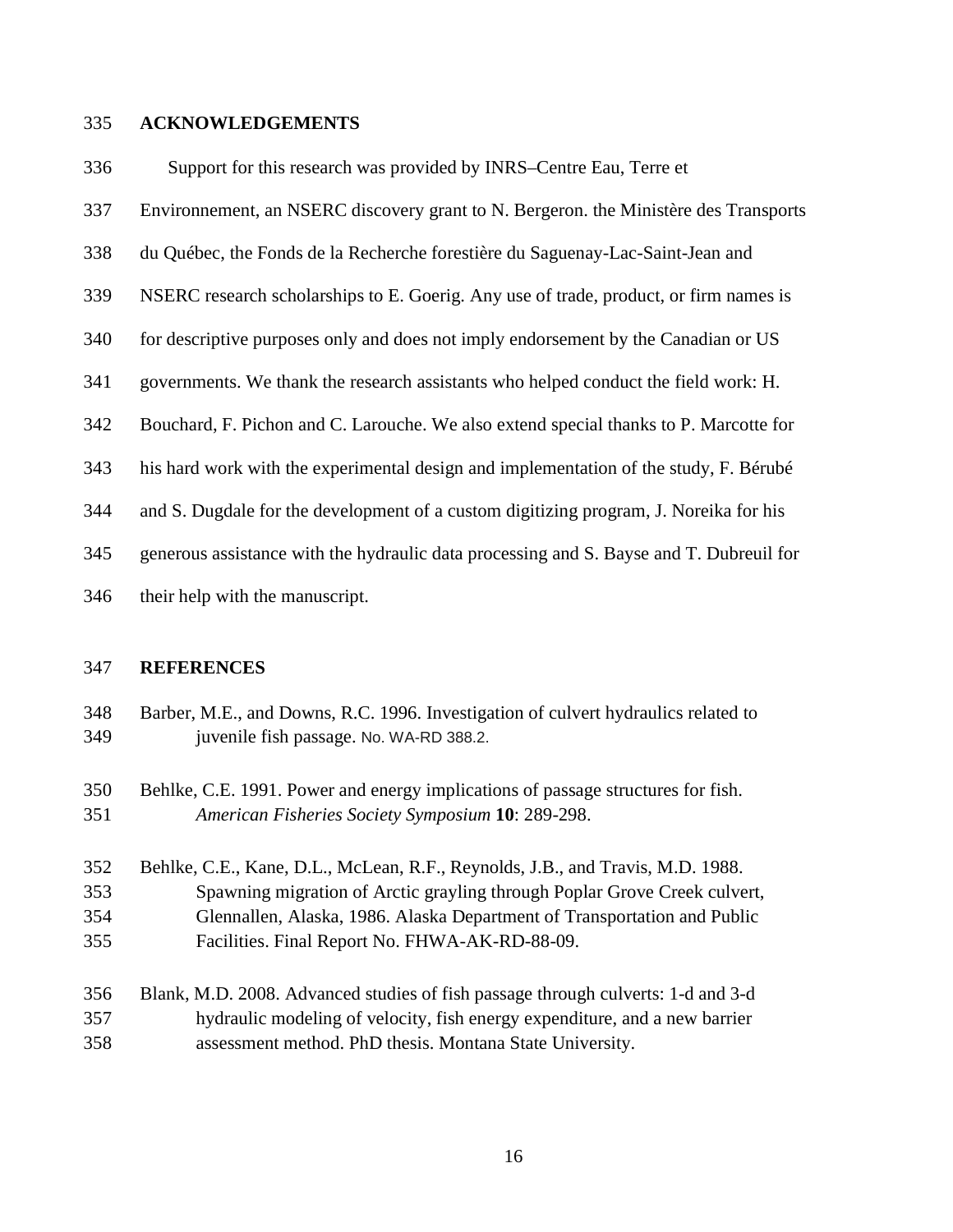| 359 | Burham, K., and Anderson, D. 2002. Model Selection and Multivariate Inference: A          |
|-----|-------------------------------------------------------------------------------------------|
| 360 | Practical Information-Theoretical Approach. Springer, New York.                           |
| 361 | Castro-Santos, T. 2005. Optimal swim speeds for traversing velocity barriers: an analysis |
| 362 | of volitional high-speed swimming behaviour of migratory fishes. J Exp Biol               |
| 363 | 208(3): 421-432. doi: 10.1242/jeb.01380.                                                  |
| 364 | Castro-Santos, T., Sanz-Ronda, F.J., and Ruiz-Legazpi, J. 2013. Breaking the speed limit  |
| 365 | — comparative sprinting performance of brook trout (Salvelinus fontinalis) and            |
| 366 | brown trout (Salmo trutta). Canadian Journal of Fisheries and Aquatic Sciences            |
| 367 | 70(2): 280-293. doi: doi:10.1139/cjfas-2012-0186.                                         |
| 368 | Chow, V.T. 1959. Open-channel hydraulics. McGraw Hill Book Company.                       |
| 369 | Cotel, A.J., Webb, P.W., and Tritico, H. 2006. Do Brown Trout Choose Locations with       |
| 370 | Reduced Turbulence? Transactions of the American Fisheries Society 135(3):                |
| 371 | 610-619. doi: 10.1577/t04-196.1.                                                          |
| 372 | Furniss, M., Love, M., Firor, S., Moynan, K., Llanos, A., Guntle, J., and Gubernick, R.   |
| 373 | 2008. FishXing, Version 3.0. US Forest Service, San Dimas Technology and                  |
| 374 | Development Center, San Dimas, CA. Also available at www. stream. fs. fed.                |
| 375 | us/fishxing.                                                                              |
| 376 | Gibson, R.J., Haedrich, R.L., and Wernerheim, C.M. 2005. Loss of Fish Habitat as a        |
| 377 | Consequence of Inappropriately Constructed stream Crossings. Fisheries 30(1):             |
| 378 | $10-17.$                                                                                  |
| 379 | Goerig, E., Castro-Santos, T., and Bergeron, N.E. 2016. Brook trout passage performance   |
| 380 | through culverts. Canadian Journal of Fisheries and Aquatic Sciences 73(1): 94-           |
| 381 | 104. doi: doi:10.1139/cjfas-2015-0089.                                                    |
| 382 | Goerig E & Castro-Santos T (2017) Is motivation important to brook trout passage          |
| 383 | through culverts? Canadian Journal of Fisheries and Aquatic Sciences 0(0):1-9.            |
| 384 | Hughes, N.F., and Kelly, L.H. 1996. New techniques for 3-D video tracking of fish         |
| 385 | swimming movements in still or flowing water. Canadian Journal of Fisheries               |
| 386 | and Aquatic Sciences 53(11): 2473-2483.                                                   |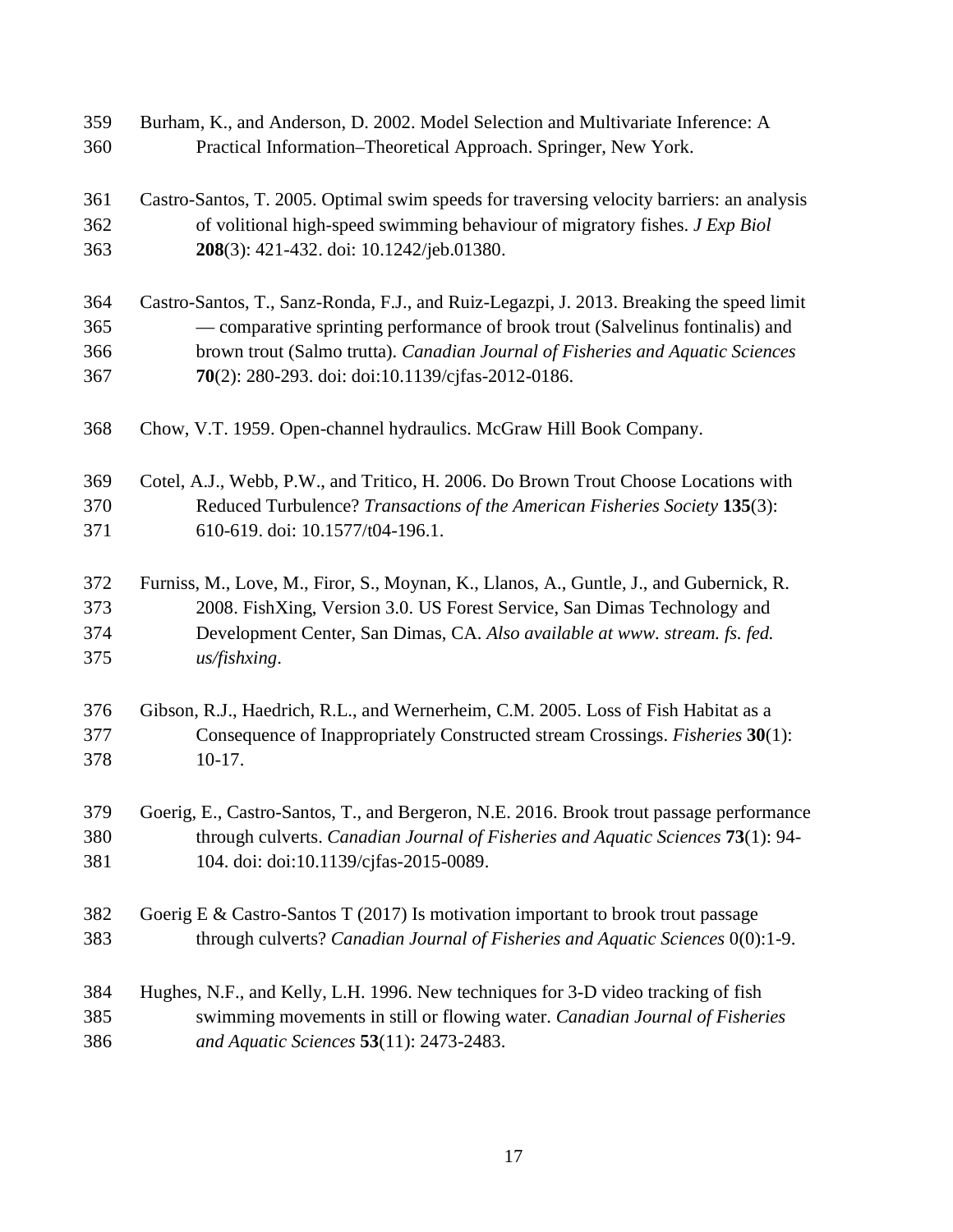| 387<br>388 | Johnson, G.E., Pearson, W.H., Southard, S.L., and Mueller, R.P. 2012. Upstream<br>Movement of Juvenile Coho Salmon in Relation to Environmental Conditions in a |
|------------|-----------------------------------------------------------------------------------------------------------------------------------------------------------------|
| 389        | Culvert Test Bed. Transactions of the American Fisheries Society 141(6): 1520-                                                                                  |
| 390        | 1531. doi: 10.1080/00028487.2012.699013.                                                                                                                        |
| 391        | Kane, D.L., Behlke, C.E., Gieck, R.E., and McLean, R.F. 2000. Juvenile fish passage                                                                             |
| 392<br>393 | through culverts in Alaska: A field study. Alaska Department of Transportation<br>and Public Facilities. FHWA-AK-RD-00-03.                                      |
| 394        | Kondratieff, M.C., and Myrick, C.A. 2006. How High Can Brook Trout Jump? A                                                                                      |
| 395        | Laboratory Evaluation of Brook Trout Jumping Performance. Transactions of the                                                                                   |
| 396        | American Fisheries Society 135(2): 361-370. doi: 10.1577/t04-210.1.                                                                                             |
| 397        | Liao, J.C. 2007. A review of fish swimming mechanics and behaviour in altered flows.                                                                            |
| 398        | Philosophical Transactions of the Royal Society B: Biological Sciences                                                                                          |
| 399        | 362(1487): 1973-1993. doi: 10.1098/rstb.2007.2082.                                                                                                              |
| 400        | Liao, J.C., Beal, D.N., Lauder, G.V., and Triantafyllou, M.S. 2003. Fish Exploiting                                                                             |
| 401        | Vortices Decrease Muscle Activity. Science 302(5650): 1566-1569. doi:                                                                                           |
| 402        | 10.1126/science.1088295.                                                                                                                                        |
| 403        | Neary, V.S. 2012. Binary Fish Passage Models for Uniform and Nonuniforms Flows.                                                                                 |
| 404        | River Research and Applications 28(4): 418-428. doi: 10.1002/rra.1564.                                                                                          |
| 405        | Neuswanger, J.R., Wipfli, M.S., Rosenberger, A.E., and Hughes, N.F. 2016. Measuring                                                                             |
| 406        | fish and their physical habitats: versatile 2D and 3D video techniques with user-                                                                               |
| 407        | friendly software. Canadian Journal of Fisheries and Aquatic Sciences 73(12):                                                                                   |
| 408        | 1861-1873. doi: doi:10.1139/cjfas-2016-0010.                                                                                                                    |
| 409        | Peake, S.J. 2008. Behaviour and passage performance of northern pike, walleyes, and                                                                             |
| 410        | white suckers in an experimental raceway. North American Journal of Fisheries                                                                                   |
| 411        | Management 28(1): 321-327. doi: 10.1577/m06-260.1.                                                                                                              |
| 412        | Peterson, N.P., Simmons, R.K., Cardoso, T., and Light, J.T. 2013. A Probabilistic Model                                                                         |
| 413        | for Assessing Passage Performance of Coastal Cutthroat Trout through                                                                                            |
| 414        | Corrugated Metal Culverts. North American Journal of Fisheries Management                                                                                       |
| 415        | 33(1): 192-199. doi: 10.1080/02755947.2012.750633.                                                                                                              |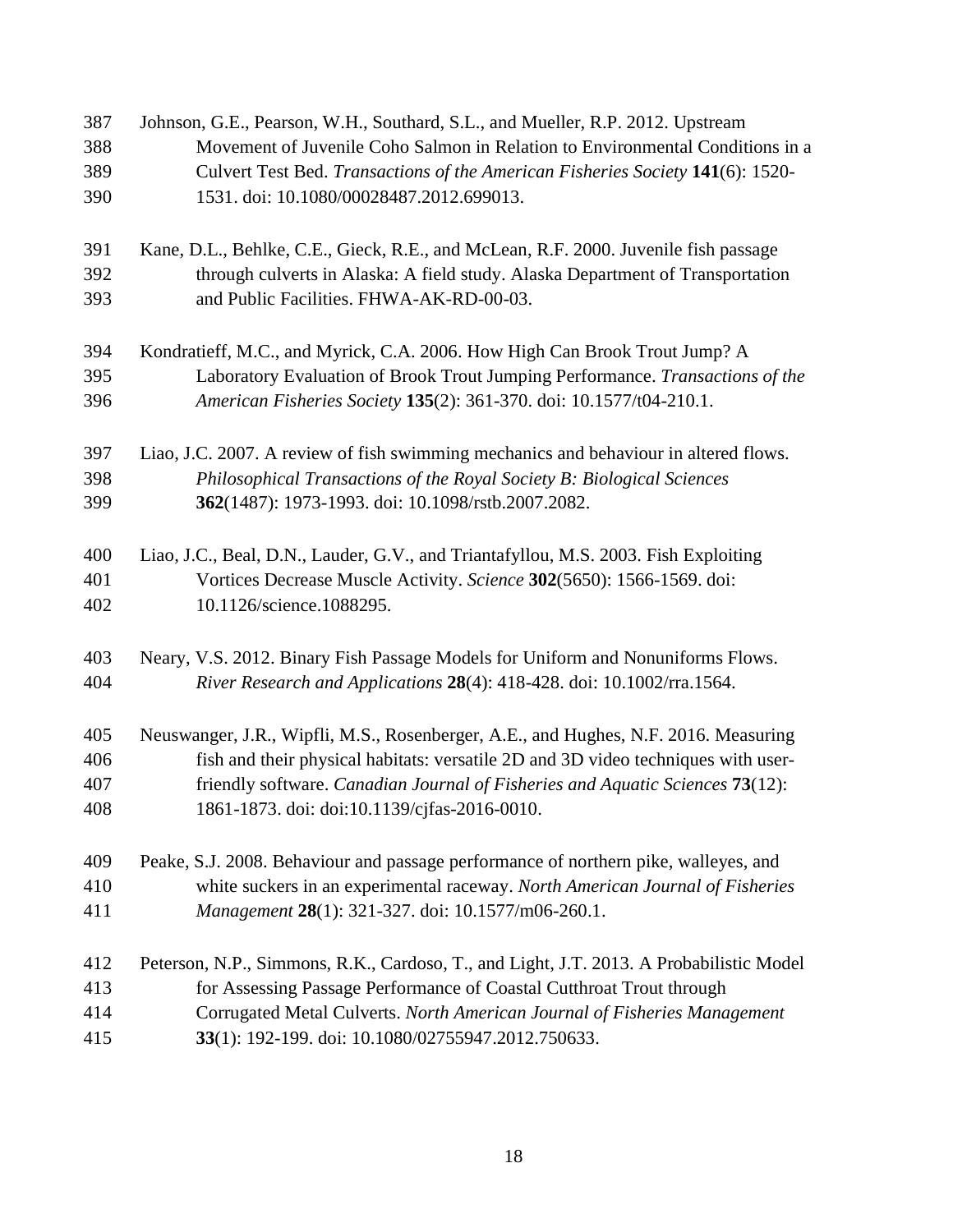| 416<br>417 | Powers, P.D., Bates, K., Burns, T., Gowen, B., and Whitney, R. 1997. Culvert hydraulics<br>related to upstream juvenile salmon passage. Edited by W.D.o.F.a. Wildlife. |  |  |
|------------|------------------------------------------------------------------------------------------------------------------------------------------------------------------------|--|--|
| 418        | Quinn, G.P., and Keough, M.J. 2002. Experimental design and data analysis for                                                                                          |  |  |
| 419        | biologists. Cambridge University Press, New York.                                                                                                                      |  |  |
| 420        | Richmond, M.C., Deng, Z.Q., Guensch, G.R., Tritico, H., and Pearson, W.H. 2007. Mean                                                                                   |  |  |
| 421        | flow and turbulence characteristics of a full-scale spiral corrugated culvert with                                                                                     |  |  |
| 422        | implications for fish passage. <i>Ecological Engineering</i> 30(4): 333-340. doi:                                                                                      |  |  |
| 423        | 10.1016/j.ecoleng.2007.04.011.                                                                                                                                         |  |  |
| 424        | Sanz-Ronda, F.J., Ruiz-Legazpi, J., Bravo-Córdoba, F.J., Makrakis, S., and Castro-                                                                                     |  |  |
| 425        | Santos, T. 2015. Sprinting performance of two Iberian fish: Luciobarbus bocagei                                                                                        |  |  |
| 426        | and Pseudochondrostoma duriense in an open channel flume. Ecological                                                                                                   |  |  |
| 427        | Engineering 83: 61-70. doi: http://dx.doi.org/10.1016/j.ecoleng.2015.05.033.                                                                                           |  |  |
| 428        | Stringham, E. 1924. The Maximum Speed of Fresh-Water Fishes. The American                                                                                              |  |  |
| 429        | Naturalist 58(655): 156-161.                                                                                                                                           |  |  |
| 430        | Thurman, D.R., Horner-Devine, A.R., Morrison, R.R., and Hotchkiss, R.H. 2007.                                                                                          |  |  |
| 431        | Juvenile Salmon Passage in Sloped-Baffled Culverts. Road Ecology Center.                                                                                               |  |  |
| 432        | Tritico, H., and Cotel, A. 2010. The effects of turbulent eddies on the stability and critical                                                                         |  |  |
| 433        | swimming speed of creek chub (Semotilus atromaculatus). Journal of                                                                                                     |  |  |
| 434        | Experimental Biology 213(13): 2284-2293.                                                                                                                               |  |  |
| 435        | Tudorache C, O'Keefe RA & Benfey TJ (2010) The effect of temperature and ammonia                                                                                       |  |  |
| 436        | exposure on swimming performance of brook charr (Salvelinus fontinalis).                                                                                               |  |  |
| 437        | Comparative Biochemistry and Physiology Part A: Molecular & Integrative                                                                                                |  |  |
| 438        | Physiology 156(4):523-528.                                                                                                                                             |  |  |
| 439        | Von Karman, T. 1931. Mechanical similitude and turbulence. National Advisory                                                                                           |  |  |
| 440        | Committee on Aeronautics, Washington, DC                                                                                                                               |  |  |
| 441        | Xiong, G., and Lauder, G.V. 2014. Center of mass motion in swimming fish: effects of                                                                                   |  |  |
| 442        | speed and locomotor mode during undulatory propulsion. Zoology 117(4): 269-                                                                                            |  |  |
| 443        | 281.                                                                                                                                                                   |  |  |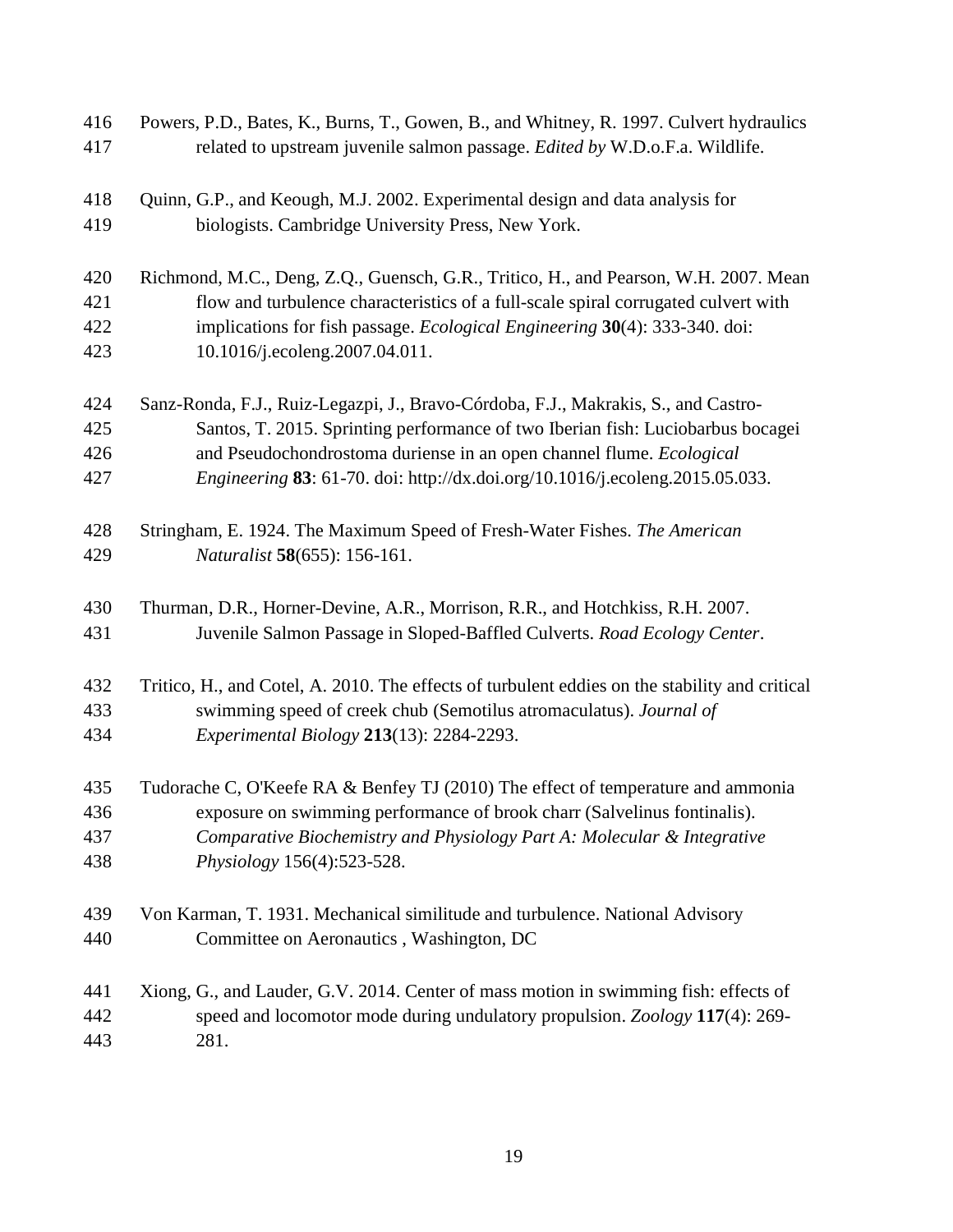### 444 **TABLES**

### 445

| ID | Date | Velocity (m $s^{-1}$ ) | Depth (m) | n  |
|----|------|------------------------|-----------|----|
| Α  | 8/17 | 0.30                   | 0.19      | 22 |
| В  | 8/18 | 0.33                   | 0.17      | 36 |
| С  | 8/25 | 0.38                   | 0.19      | 35 |
| D  | 8/24 | 0.45                   | 0.22      | 32 |
| F  | 8/23 | 0.63                   | 0.13      | 23 |

446 Table 1: Hydraulic conditions during trials

447 Note: Hydraulic conditions prevailing during the five trials. Velocity refers to the mean

448 cross-sectional flow velocity in the culvert, depth to the mean depth and n to the number

450 Table 2: Model selection based on the Akaike information criterion (AIC)

| Model,                      | RE            | $-2 log(L)$ | К | AIC <sub>i</sub> | $\Delta$ ; AIC | W:   |
|-----------------------------|---------------|-------------|---|------------------|----------------|------|
| <b>Flow velocity</b>        | (1   Trial)   | $-1.643$    | 4 | 11.29            | 0.00           | 1.00 |
| Flow depth                  | (1   Trial)   | $-6.862$    | 4 | 21.71            | 10.43          | 0.00 |
| Flow velocity + body length | (1   Trial)   | $-7.565$    | 5 | 25.13            | 13.85          | 0.00 |
| Fish length                 | $(1  $ Trial) | $-11.146$   | 4 | 30.29            | 19.01          | 0.00 |
| Null                        | $(1  $ Trial) | $-12.528$   | 2 | 29.06            | 17.77          | 0.00 |

<sup>451</sup>

452 Note: Subset of tested models (n = 9) showing the four models with the lowest−2 log

453 likelihood (penalized) and AIC values, as well as the null model. Explanatory variables

454 are mean flow velocity (m s<sup>-1</sup>), mean flow depth (cm) and fish body length (mm). RE

455 represents the random effects structure, K (df) the number of degrees of freedom in the

456 model,  $\Delta_i$  AIC is the difference between AIC of model<sub>i</sub> and AIC of the best model.

457 Akaike weight of model<sub>i</sub> (w<sub>i</sub>) is interpreted as the probability that model<sub>i</sub> is the best model

458 given the data. One model (in bold) emerged as providing the best fit to the data.

<sup>449</sup> of fish individually tested during the trial.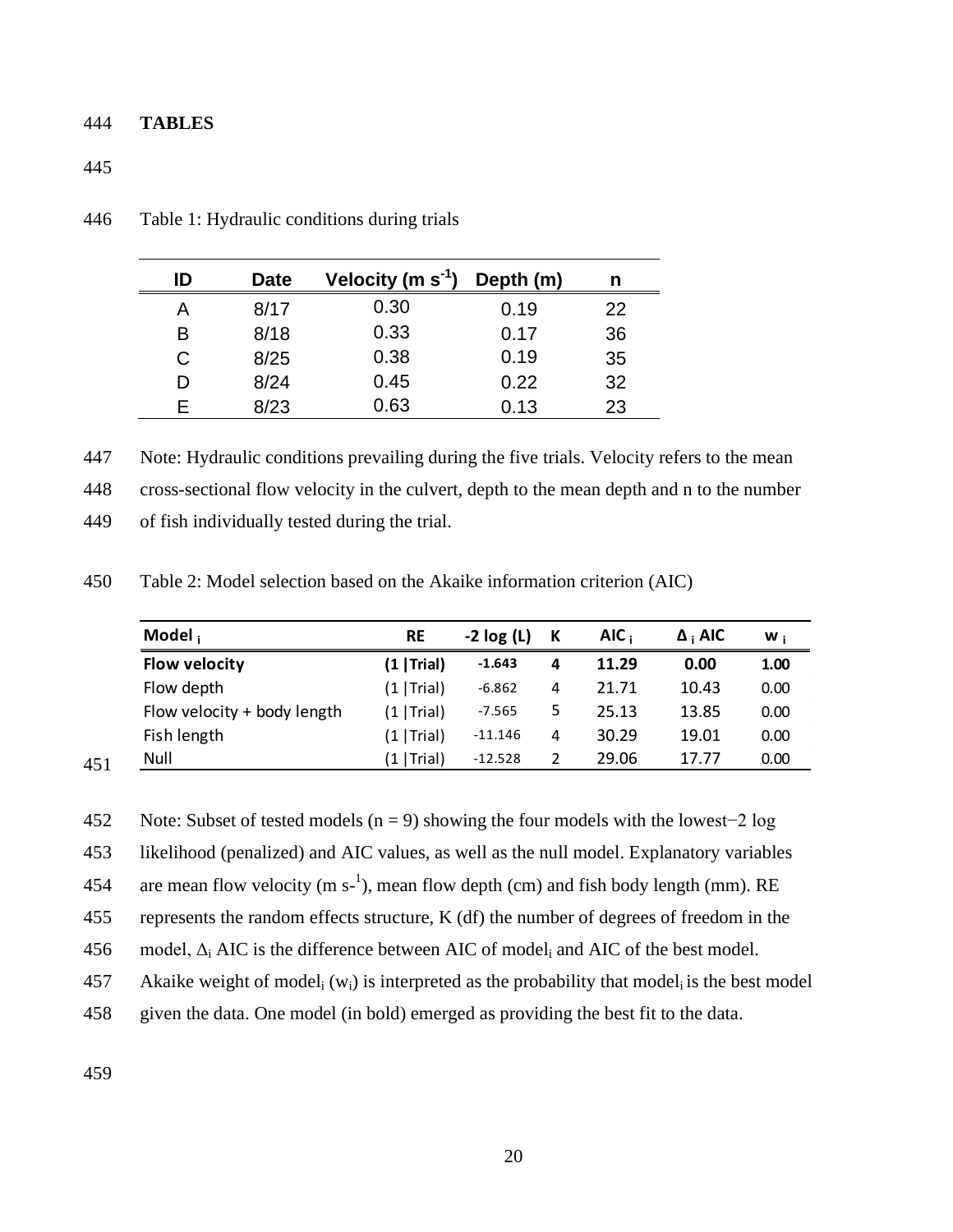460 Table 3: Parameter estimates for the best-fitting model

| <b>Parameter</b>            | ĸ               | $\pm$ SE |
|-----------------------------|-----------------|----------|
| Intercept                   | 1.562           | 0.153    |
| Mean velocity (m $s^{-1}$ ) | $-1.332$        | 0.361    |
| <b>Random effect</b>        | <b>Variance</b> | SD       |
| Trial                       | በ በበ4           | በ64      |

461 Note: Estimates ( $\beta$ ) and standard errors ( $\pm$  SE) of parameters for the best-fitting model for

462 the mean velocity preference ratio s estimated for all fish tested in the five trials  $(n = 87)$ .

463 The velocity preference ratio is the ratio between the mean flow velocity selected by the

464 fish during its ascent and the mean cross-sectional flow velocity in the culvert.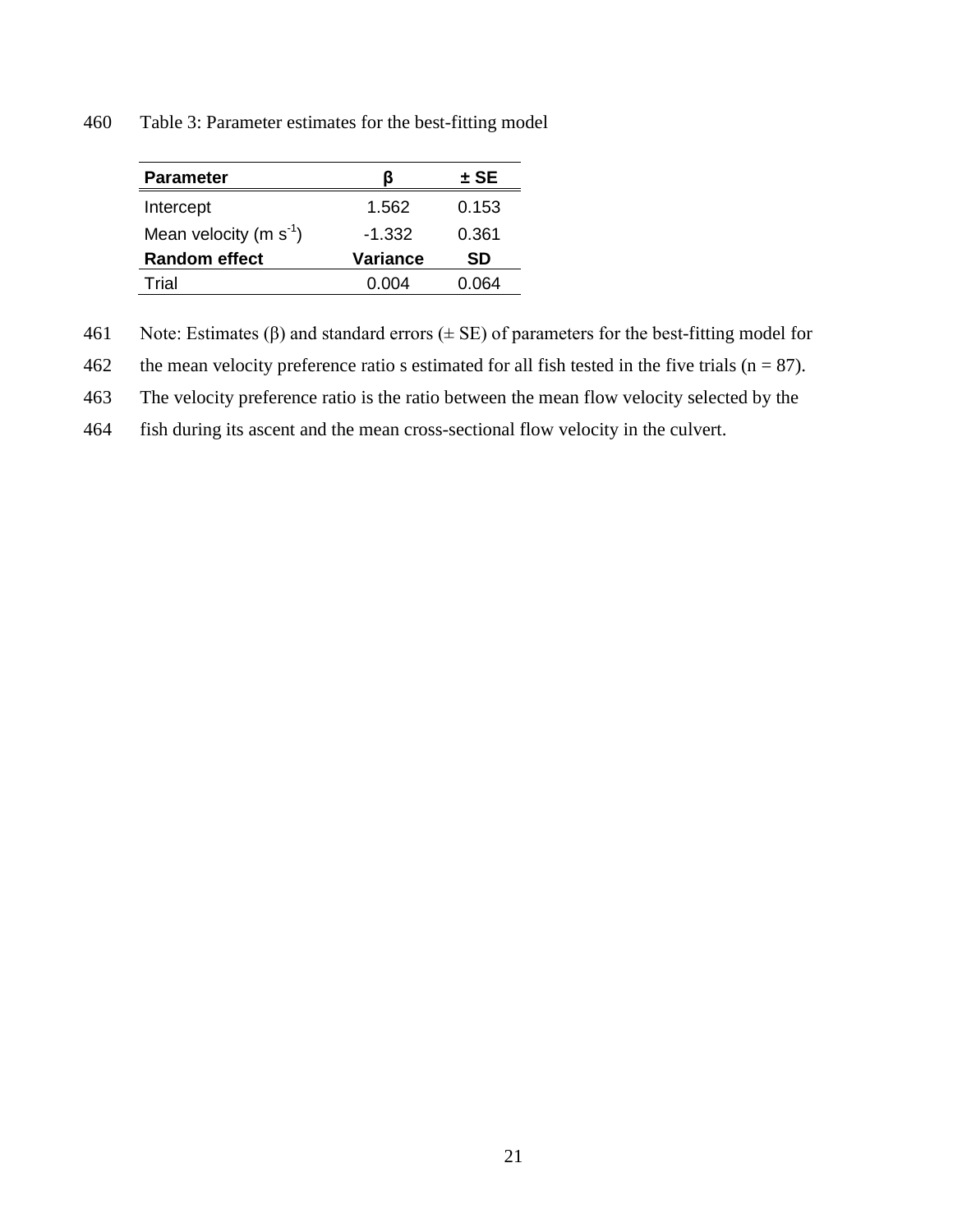



Figure 2: Relationship between weight and total length (A), as well as distribution of weight (B) and total length (C) for the 86 tested fish.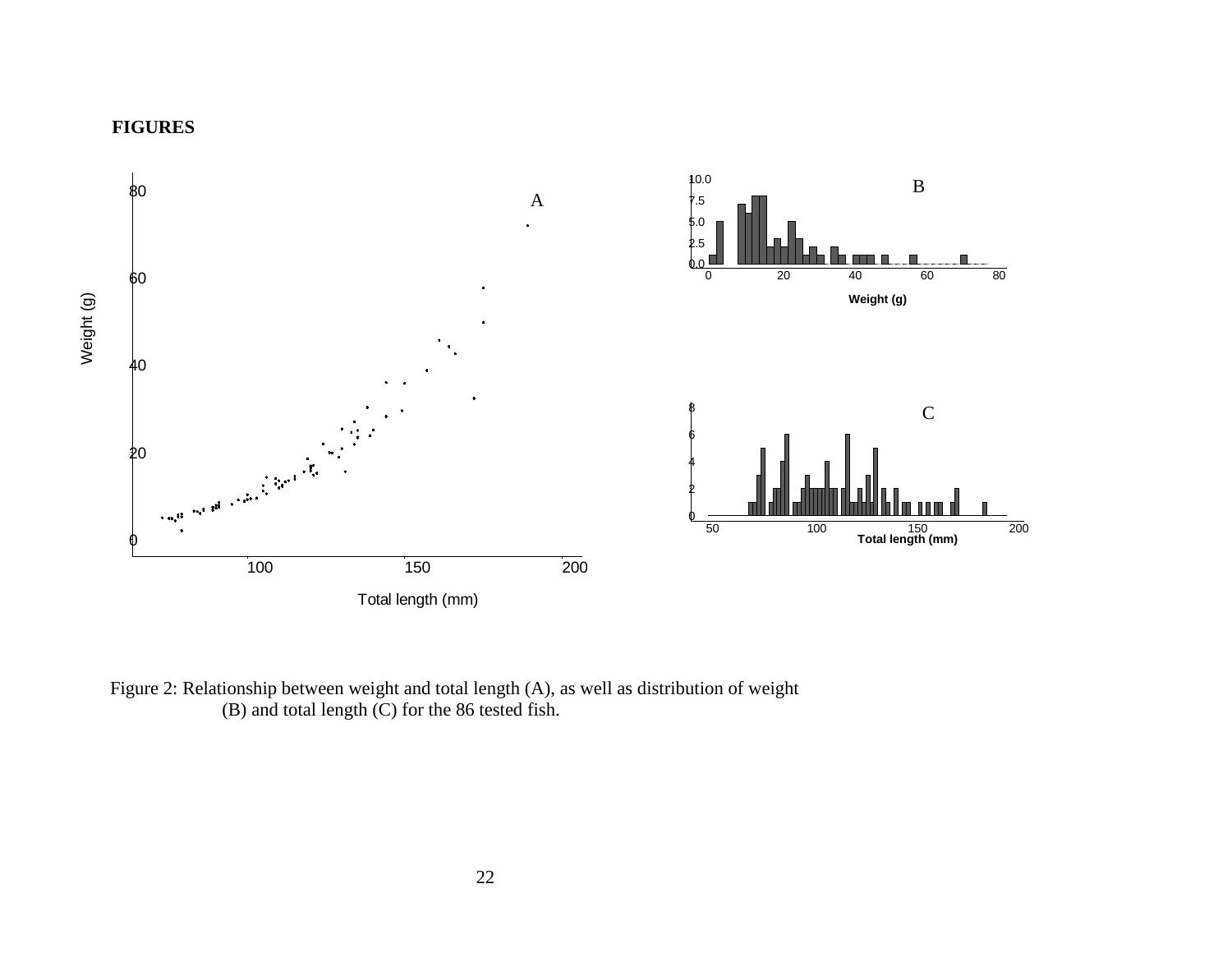

Figure 3: Distribution of flow velocities and depths (upper panels) and individual fish ascent paths (lower panels) in the zone covered by the camera, for the five trials ordered by increasing mean flow velocity. The boundary of the wetted width is indicated by 0 on the left side and by a grey vertical line on the right side. The number of ascending fish is indicated in the upper panels. Colors in the upper panels go from blue  $(0-0.4 \text{ m s}^{-1})$  to red  $(0.8-1.0 \text{ m s}^{-1})$ . Colors in the lower panels identify ascent paths of individual fish. Lateral aggregations of points correspond to fish swimming or holding position in the lee of the corrugations, as it was the case for 40% (trial A), 31% (trial B), 16% (trials C & D) and 0% (trial E) of ascending fish.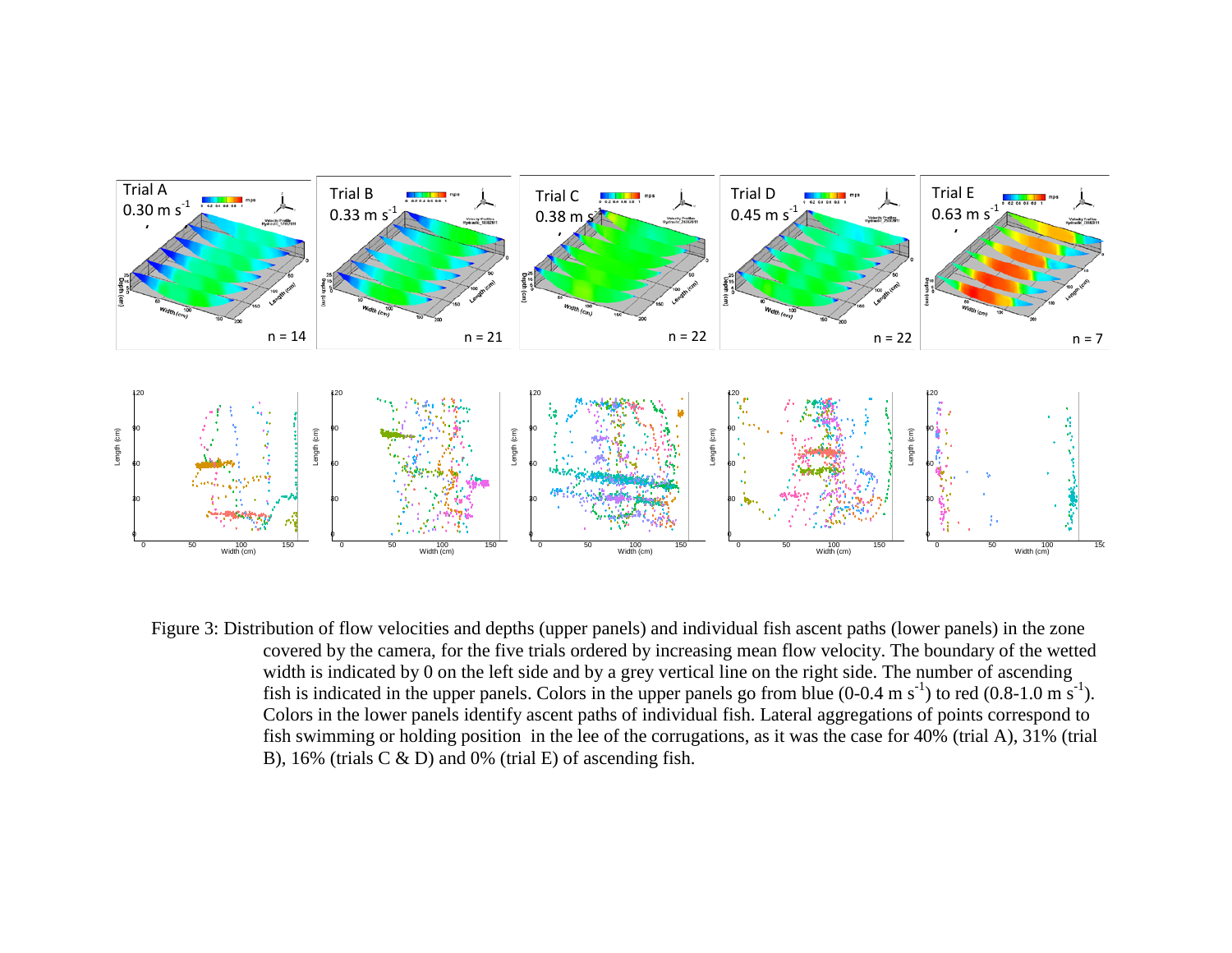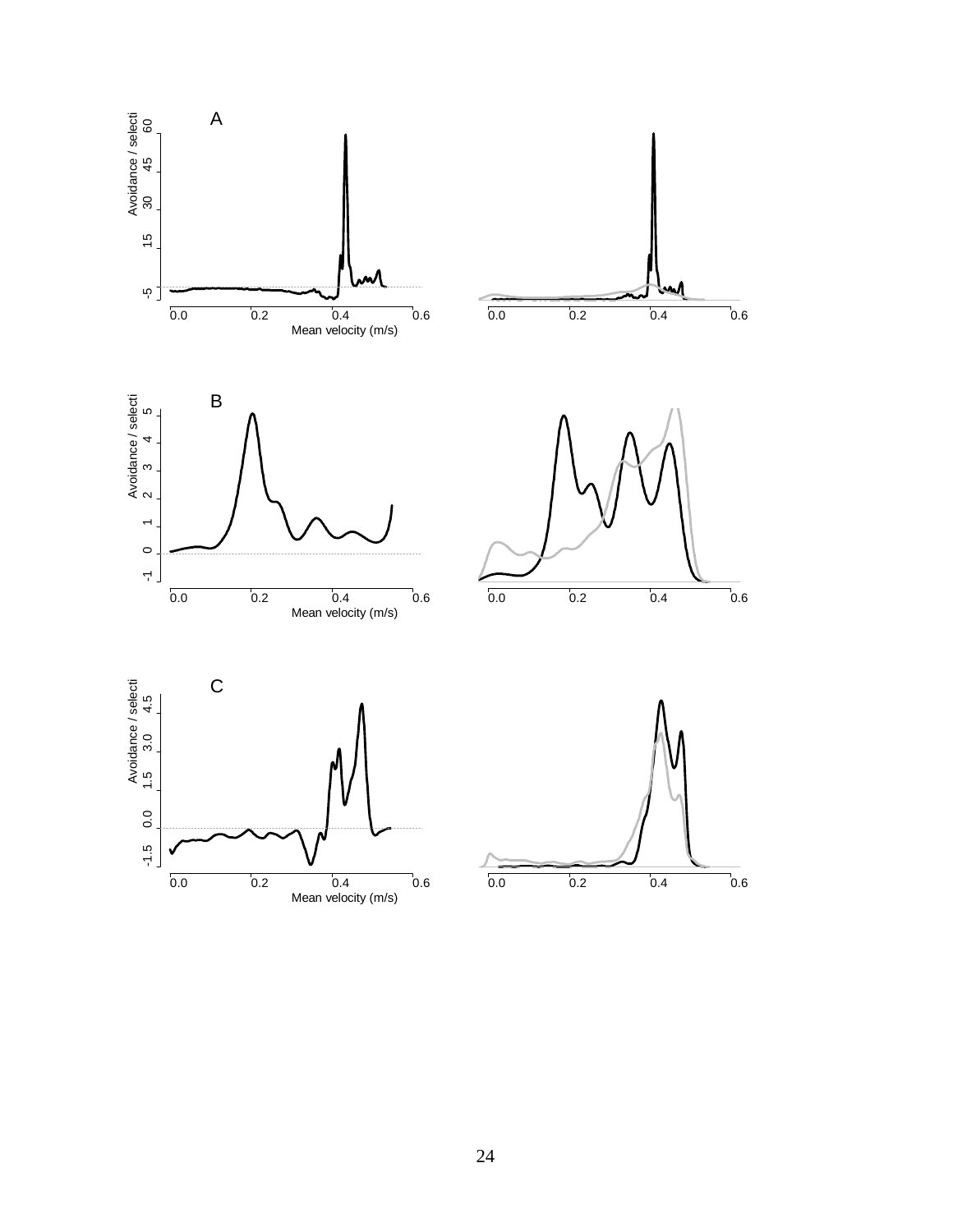

Figure 4: Left panels show the difference between the probability density functions (PDFs) of selected velocities and available velocities for the 0.30 m s<sup>-1</sup> (A), the 0.33 m s<sup>-1</sup> (B), the 0.38 m s<sup>-1</sup> (C), the 0.45 m s<sup>-1</sup> (D) and the 0.63 m s<sup>-1</sup> trial (E). The PDFs of selected velocities are calculated based on velocities selected by ascending fish in each trial while the PDFs of available velocities included all velocities present in the culvert monitoring zone. Positive or negative values indicate selection or avoidance for specific flow conditions, respectively. For reference, right panels show the actual probability density functions of available (in grey) and selected (in black) flow velocities, for the trials A, B, C, D  $\&$  E. Relative densities on the y-axis are not shown. The probability density function integrates to 1.